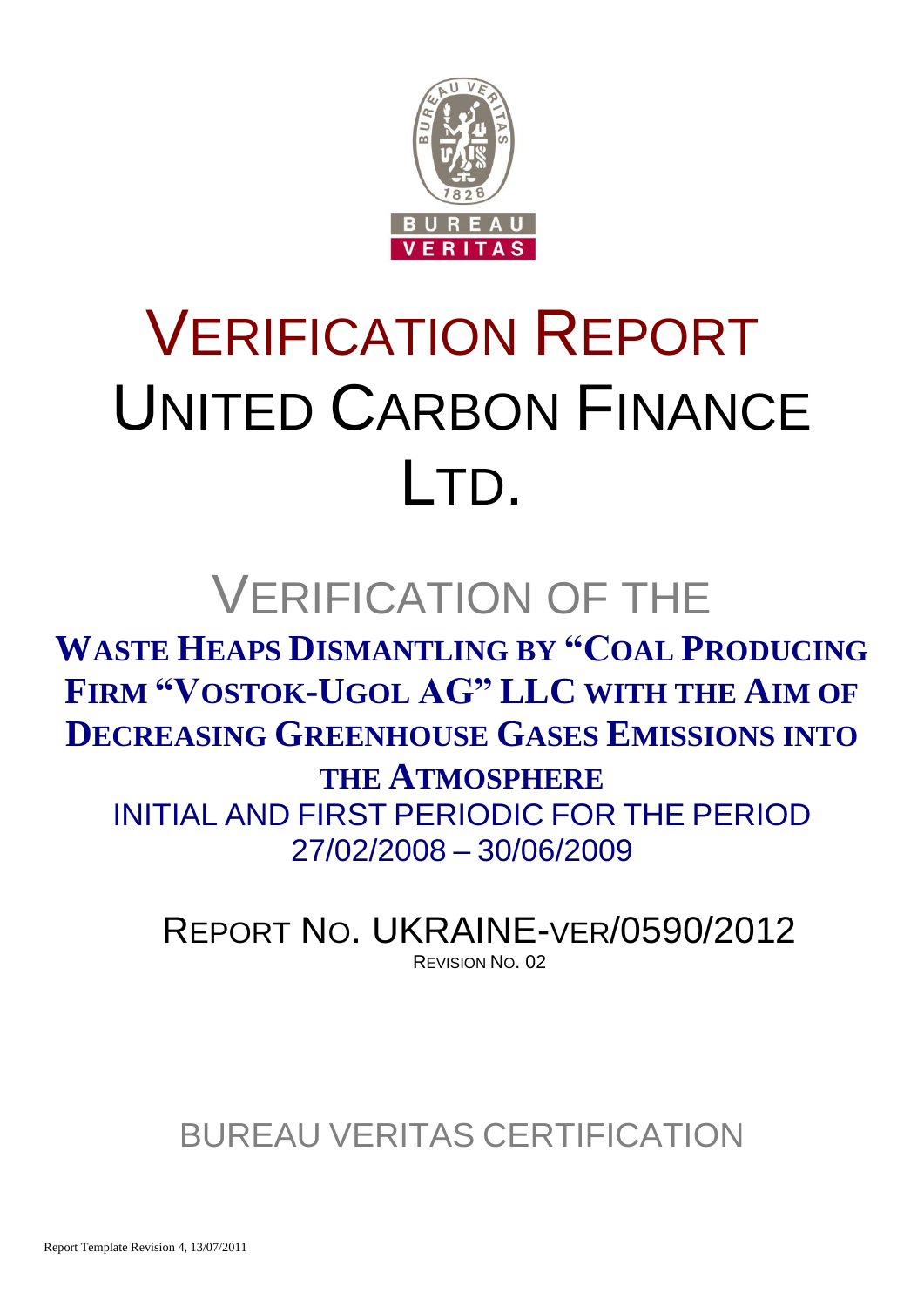

#### VERIFICATION REPORT

| Date of first issue:<br>07/08/2012                                                                                                                                                               | Organizational unit:<br><b>Bureau Veritas Certification</b>                                                                                                                                                                                                                                                                                                                                                                                                                                                                                                                                                                                                                               |
|--------------------------------------------------------------------------------------------------------------------------------------------------------------------------------------------------|-------------------------------------------------------------------------------------------------------------------------------------------------------------------------------------------------------------------------------------------------------------------------------------------------------------------------------------------------------------------------------------------------------------------------------------------------------------------------------------------------------------------------------------------------------------------------------------------------------------------------------------------------------------------------------------------|
|                                                                                                                                                                                                  | <b>Holding SAS</b>                                                                                                                                                                                                                                                                                                                                                                                                                                                                                                                                                                                                                                                                        |
| Client:                                                                                                                                                                                          | Client ref.:                                                                                                                                                                                                                                                                                                                                                                                                                                                                                                                                                                                                                                                                              |
| United Carbon Finance Ltd.                                                                                                                                                                       | <b>Tahir Musayev</b>                                                                                                                                                                                                                                                                                                                                                                                                                                                                                                                                                                                                                                                                      |
| Summary:<br>Supervisory Committee, as well as the host country criteria.                                                                                                                         | Bureau Veritas Certification has made the initial and first periodic verification of the "Waste Heaps Dismantling<br>by "Coal Producing Firm "Vostok-Ugol AG" LLC with the Aim of Decreasing Greenhouse Gases Emissions into<br>the Atmosphere" project of Coal Producing Firm "Vostok-Ugol AG" located in Sverdlovsk and Rovenky Towns,<br>Luhansk regions, Ukraine, and applying JI specific approach, on the basis of UNFCCC criteria for the JI, as<br>well as criteria given to provide for consistent project operations, monitoring and reporting. UNFCCC criteria<br>refer to Article 6 of the Kyoto Protocol, the JI rules and modalities and the subsequent decisions by the JI |
|                                                                                                                                                                                                  | The verification scope is defined as a periodic independent review and ex post determination by the Accredited<br>Entity of the monitored reductions in GHG emissions during defined verification period, and consisted of the<br>following three phases: i) desk review of the monitoring report against project design and the baseline and<br>monitoring plan; ii) follow-up interviews with project stakeholders; iii) resolution of outstanding issues and the<br>issuance of the final verification report and opinion. The overall verification, from Contract Review to<br>Verification Report & Opinion, was conducted using Bureau Veritas Certification internal procedures.   |
| Actions Requests (CR, CAR and FAR), presented in Appendix A.                                                                                                                                     | The first output of the verification process is a list of Clarification, Corrective Actions Requests, Forward                                                                                                                                                                                                                                                                                                                                                                                                                                                                                                                                                                             |
| monitoring period from 27/02/2008 to 30/06/2009.                                                                                                                                                 | In summary, Bureau Veritas Certification confirms that the project is implemented as planned and described in<br>approved project design documents. Installed equipment being essential for generating emission reduction<br>runs reliably and is calibrated appropriately. The monitoring system is in place and the project is generating<br>GHG emission reductions. The GHG emission reduction is calculated accurately and without material errors,<br>omissions, or misstatements, and the ERUs issued totalize 1650128 tonnes of CO2 equivalent for the                                                                                                                            |
|                                                                                                                                                                                                  | Our opinion relates to the project's GHG emissions and resulting GHG emission reductions reported and<br>related to the approved project baseline and monitoring, and its associated documents.                                                                                                                                                                                                                                                                                                                                                                                                                                                                                           |
| Report No.:<br>Subject Group:<br>UKRAINE-ver/0590/2012<br>JI                                                                                                                                     |                                                                                                                                                                                                                                                                                                                                                                                                                                                                                                                                                                                                                                                                                           |
| Project title:<br>"Waste Heaps Dismantling by "Coal Producing Firm<br>"Vostok-Ugol AG" LLC with the Aim of Decreasing<br>Greenhouse Gases Emissions into the Atmosphere"<br>Work carried out by: | $\sim 1.2$                                                                                                                                                                                                                                                                                                                                                                                                                                                                                                                                                                                                                                                                                |
| Kateryna Zinevych - Team Leader, Lead Xerifier<br>Sergiy Kustovskyy - Team Member, Verifier<br>Vladimir Lukin - Team member, Technical specialist<br>Work reviewed by:                           |                                                                                                                                                                                                                                                                                                                                                                                                                                                                                                                                                                                                                                                                                           |
| Ivan Sokolov - Internal Technical Reviewer                                                                                                                                                       | $\times$<br>No distribution without permission from the                                                                                                                                                                                                                                                                                                                                                                                                                                                                                                                                                                                                                                   |
| Alexey Kulakov - Technical Specialist                                                                                                                                                            | Client or responsible organizational unit                                                                                                                                                                                                                                                                                                                                                                                                                                                                                                                                                                                                                                                 |
| Work approved by:                                                                                                                                                                                |                                                                                                                                                                                                                                                                                                                                                                                                                                                                                                                                                                                                                                                                                           |
| Ivan Sokolov - Climate Change Operationality                                                                                                                                                     | Limited distribution.                                                                                                                                                                                                                                                                                                                                                                                                                                                                                                                                                                                                                                                                     |
| Manager                                                                                                                                                                                          |                                                                                                                                                                                                                                                                                                                                                                                                                                                                                                                                                                                                                                                                                           |
| Date of this revision:<br>Rev. No.:<br>27<br>07/09/2012<br>02                                                                                                                                    | Number of pages;<br>Unrestricted distribution                                                                                                                                                                                                                                                                                                                                                                                                                                                                                                                                                                                                                                             |

1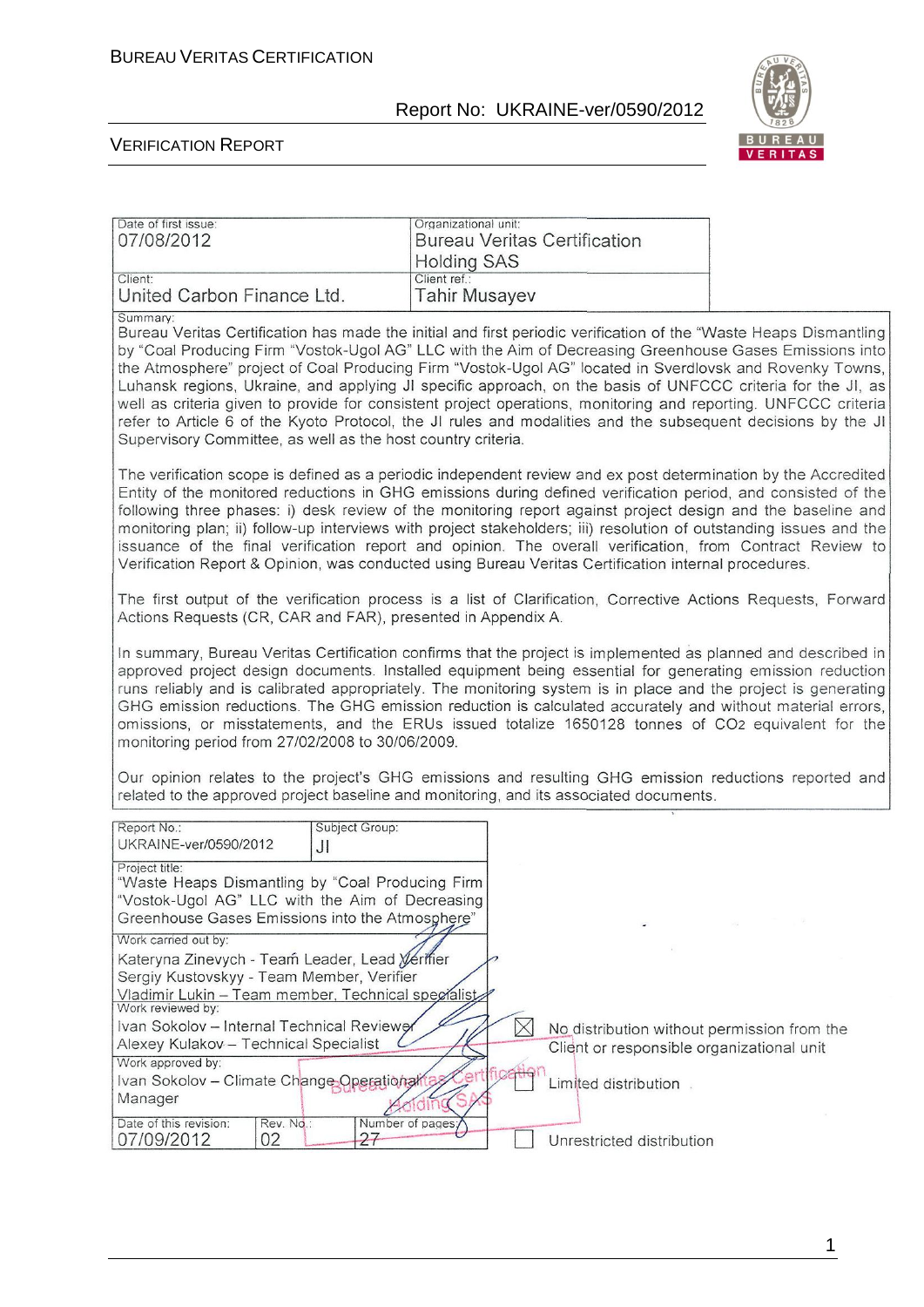VERIFICATION REPORT

| 1<br>1.1       | Objective                                                                      | 3              |
|----------------|--------------------------------------------------------------------------------|----------------|
| 1.2            | Scope                                                                          | 3              |
| 1.3            | <b>Verification Team</b>                                                       | 3              |
|                |                                                                                |                |
| $\overline{2}$ |                                                                                | $\overline{4}$ |
| 2.1            | <b>Review of Documents</b>                                                     | $\overline{4}$ |
| 2.2            | Follow-up Interviews                                                           | $\overline{4}$ |
| 2.3            | Resolution of Clarification, Corrective and Forward Action Requests            | 5              |
| 3              |                                                                                |                |
| 3.1            | Remaining issues and FARs from previous verifications                          | 6              |
| 3.2            | Project approval by Parties involved (90-91)                                   | 6              |
| 3.3            | Project implementation (92-93)                                                 | 6              |
| 3.4            | Compliance of the monitoring plan with the monitoring methodology<br>$(94-98)$ | $\overline{7}$ |
| 3.5            | Revision of monitoring plan (99-100)                                           | 8              |
| 3.6            | Data management (101)                                                          | 8              |
| 3.7            | Verification regarding programmes of activities (102-110)                      | 8              |
| 4              |                                                                                |                |
| 5              |                                                                                |                |
|                |                                                                                |                |

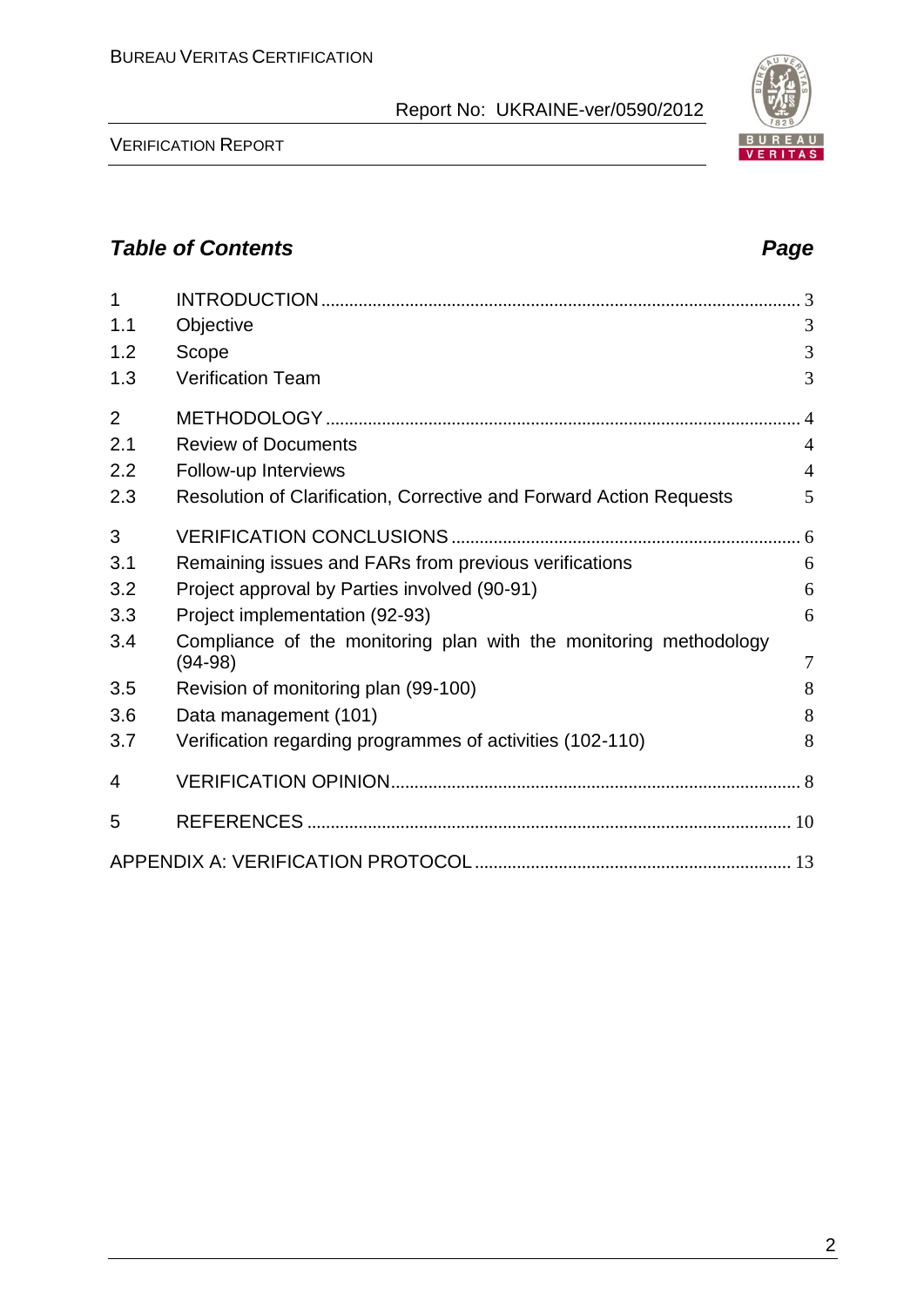

VERIFICATION REPORT

#### **1 INTRODUCTION**

United Carbon Finance Ltd. has commissioned Bureau Veritas Certification to verify the emissions reductions of its JI project "Waste Heaps Dismantling by "Coal Producing Firm "Vostok-Ugol AG" LLC with the Aim of Decreasing Greenhouse Gases Emissions into the Atmosphere" (hereafter called "the project") at Sverdlovsk, Rovenky towns, Luhansk region, Ukraine.

This report summarizes the findings of the verification of the project, performed on the basis of UNFCCC criteria, as well as criteria given to provide for consistent project operations, monitoring and reporting.

#### **1.1 Objective**

Verification is the periodic independent review and ex post determination by the Accredited Independent Entity of the monitored reductions in GHG emissions during defined verification period.

The objective of verification can be divided in Initial Verification and Periodic Verification.

UNFCCC criteria refer to Article 6 of the Kyoto Protocol, the JI rules and modalities and the subsequent decisions by the JI Supervisory Committee, as well as the host country criteria.

#### **1.2 Scope**

The verification scope is defined as an independent and objective review of the project design document, the project's baseline study, monitoring plan and monitoring report, and other relevant documents. The information in these documents is reviewed against Kyoto Protocol requirements, UNFCCC rules and associated interpretations.

The verification is not meant to provide any consulting towards the Client. However, stated requests for clarifications, corrective and/or forward actions may provide input for improvement of the project monitoring towards reductions in the GHG emissions.

#### **1.3 Verification Team**

The verification team consists of the following personnel:

Kateryna Zinevych Bureau Veritas Certification Team Leader, Climate Change Lead Verifier

Sergiy Kustovskyy Bureau Veritas Certification Team Member, Climate Change Verifier

Vladimir Lukin Bureau Veritas Certification Technical specialist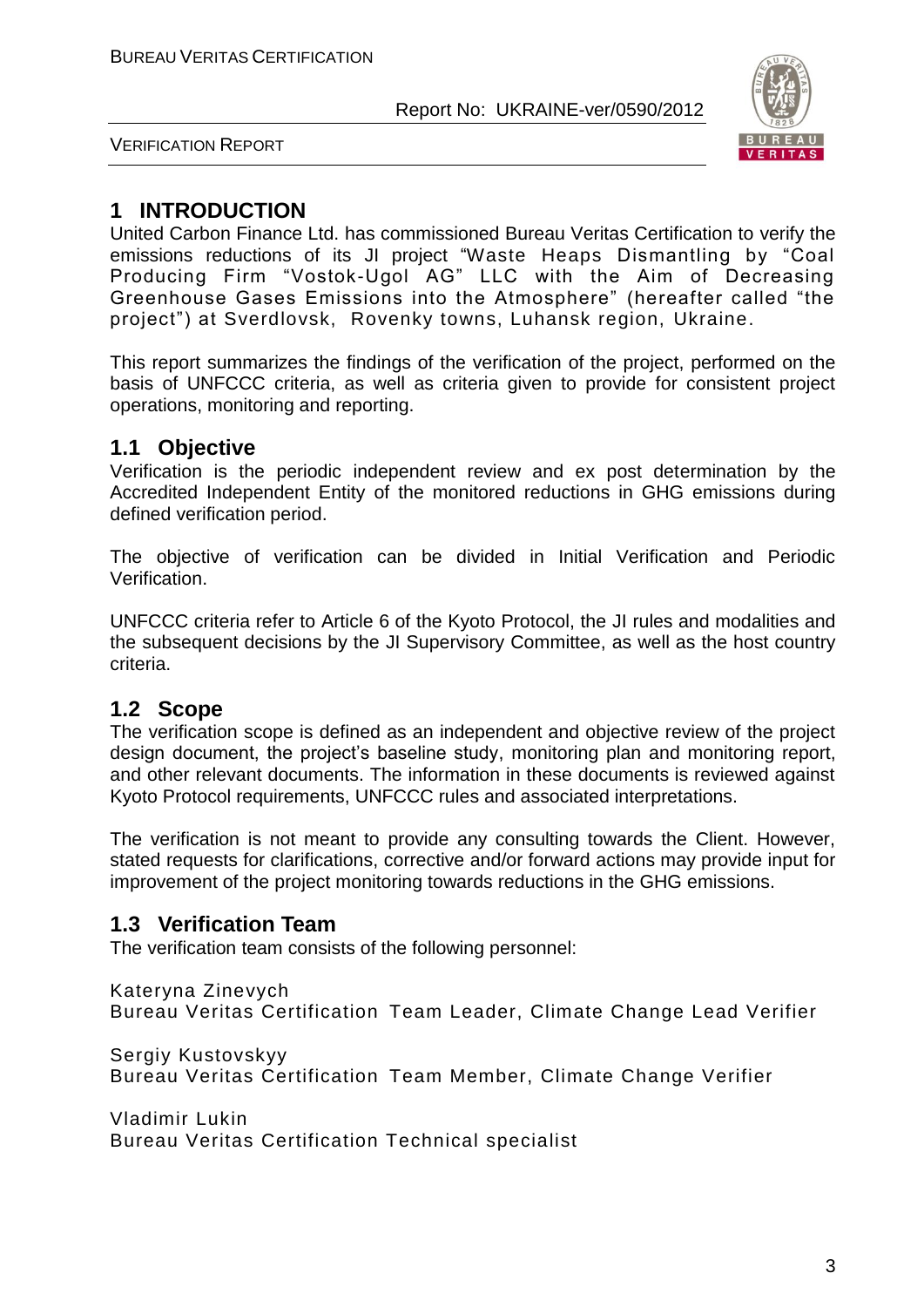

VERIFICATION REPORT

This determination report was reviewed by:

Ivan Sokolov Bureau Veritas Certification Internal Technical Reviewer

Alexey Kulakov Bureau Veritas Certification Technical Specialist

#### **2 METHODOLOGY**

The overall verification, from Contract Review to Verification Report & Opinion, was conducted using Bureau Veritas Certification internal procedures.

In order to ensure transparency, a verification protocol was customized for the project, according to the version 01 of the Joint Implementation Determination and Verification Manual, issued by the Joint Implementation Supervisory Committee at its 19 meeting on 04/12/2009. The protocol shows, in a transparent manner, criteria (requirements), means of verification and the results from verifying the identified criteria. The verification protocol serves the following purposes:

- It organizes, details and clarifies the requirements a JI project is expected to meet;
- It ensures a transparent verification process where the verifier will document how a particular requirement has been verified and the result of the verification.

The completed verification protocol is enclosed in Appendix A to this report.

#### **2.1 Review of Documents**

The Monitoring Report (MR) submitted by United Carbon Finance Ltd. and additional background documents related to the project design and baseline, i.e. country Law, Project Design Document (PDD) and/or Guidance on criteria for baseline setting and monitoring, Host party criteria, Kyoto Protocol, Clarifications on Verification Requirements to be Checked by an Accredited Independent Entity were reviewed.

The verification findings presented in this report relate to the Monitoring Report version(s) 01, 02 and project as described in the determined PDD.

#### **2.2 Follow-up Interviews**

On 06/08/2012 Bureau Veritas Certification performed on-site interviews with project stakeholders to confirm selected information and to resolve issues identified in the document review. Representatives of United Carbon Finance Ltd. and "Coal Producing Firm "Vostok-Ugol AG" LLC were interviewed (see References). The main topics of the interviews are summarized in Table 1.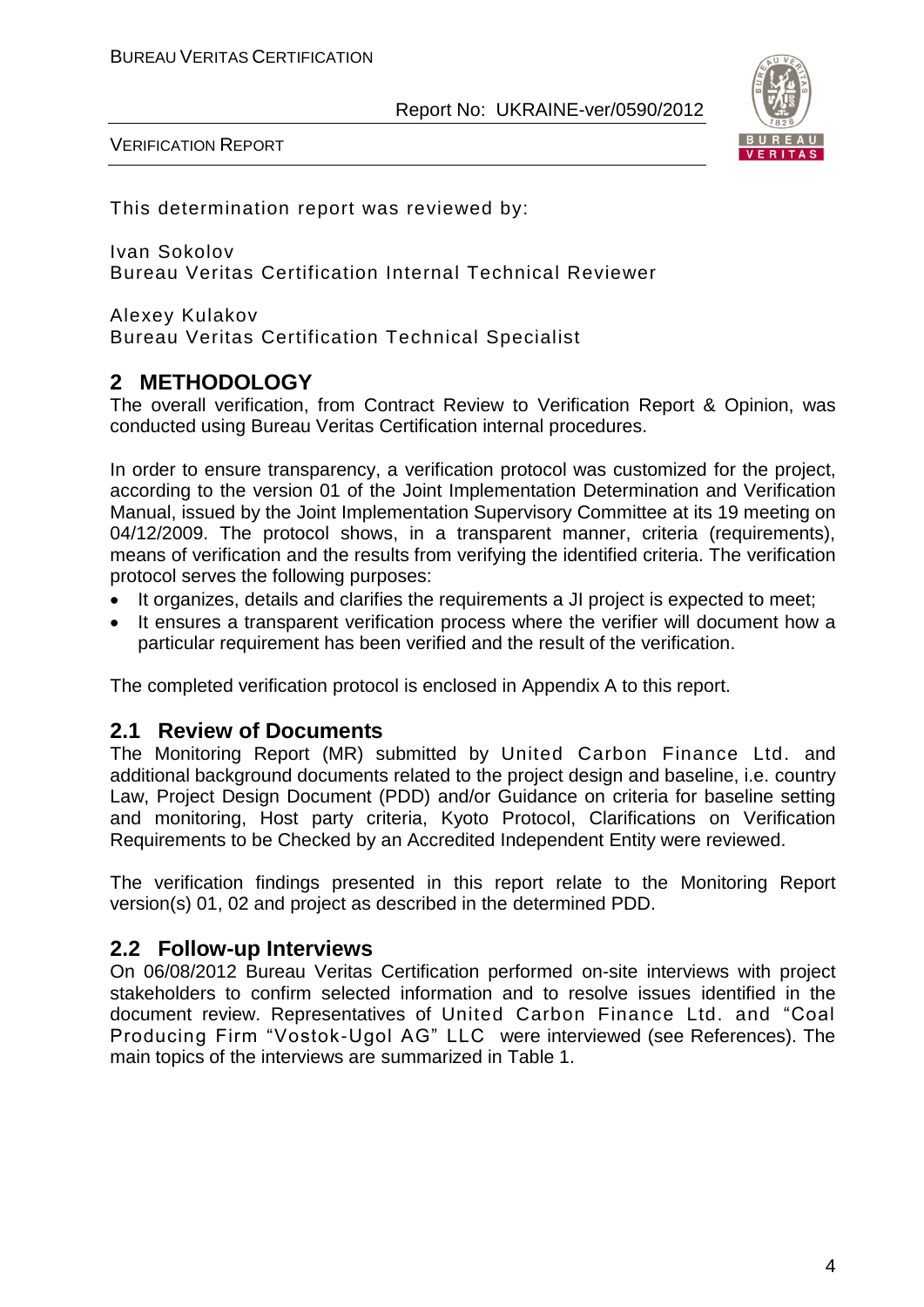

VERIFICATION REPORT

#### **Table 1 Interview topics**

| Interviewed<br>organization                                  | <b>Interview topics</b>                                                                                                                                                                                |
|--------------------------------------------------------------|--------------------------------------------------------------------------------------------------------------------------------------------------------------------------------------------------------|
| Coal Producing <sup>1</sup><br>Firm "Vostok-<br>Ugol AG" LLC | Organizational structure<br>Responsibilities and authorities<br>Roles and responsibilities for data collection and<br>processing<br>Installation of equipment<br>Data logging, archiving and reporting |
|                                                              | Metering equipment control<br>Metering record keeping system, database<br>IT management<br>Training of personnel<br>Quality management procedures and technology<br>Internal audits and check-ups      |
| <b>United Carbon</b><br>Finance Ltd.                         | Baseline methodology<br>Monitoring plan<br>Monitoring report<br><b>Excel spreadsheets</b>                                                                                                              |

#### **2.3 Resolution of Clarification, Corrective and Forward Action Requests**

The objective of this phase of the verification is to raise the requests for corrective actions and clarification and any other outstanding issues that needed to be clarified for Bureau Veritas Certification positive conclusion on the GHG emission reduction calculation.

If the Verification Team, in assessing the monitoring report and supporting documents, identifies issues that need to be corrected, clarified or improved with regard to the monitoring requirements, it should raise these issues and inform the project participants of these issues in the form of:

(a) Corrective action request (CAR), requesting the project participants to correct a mistake that is not in accordance with the monitoring plan;

(b) Clarification request (CL), requesting the project participants to provide additional information for the Verification Team to assess compliance with the monitoring plan;

(c) Forward action request (FAR), informing the project participants of an issue, relating to the monitoring that needs to be reviewed during the next verification period.

The Verification Team will make an objective assessment as to whether the actions taken by the project participants, if any, satisfactorily resolve the issues raised, if any, and should conclude its findings of the verification.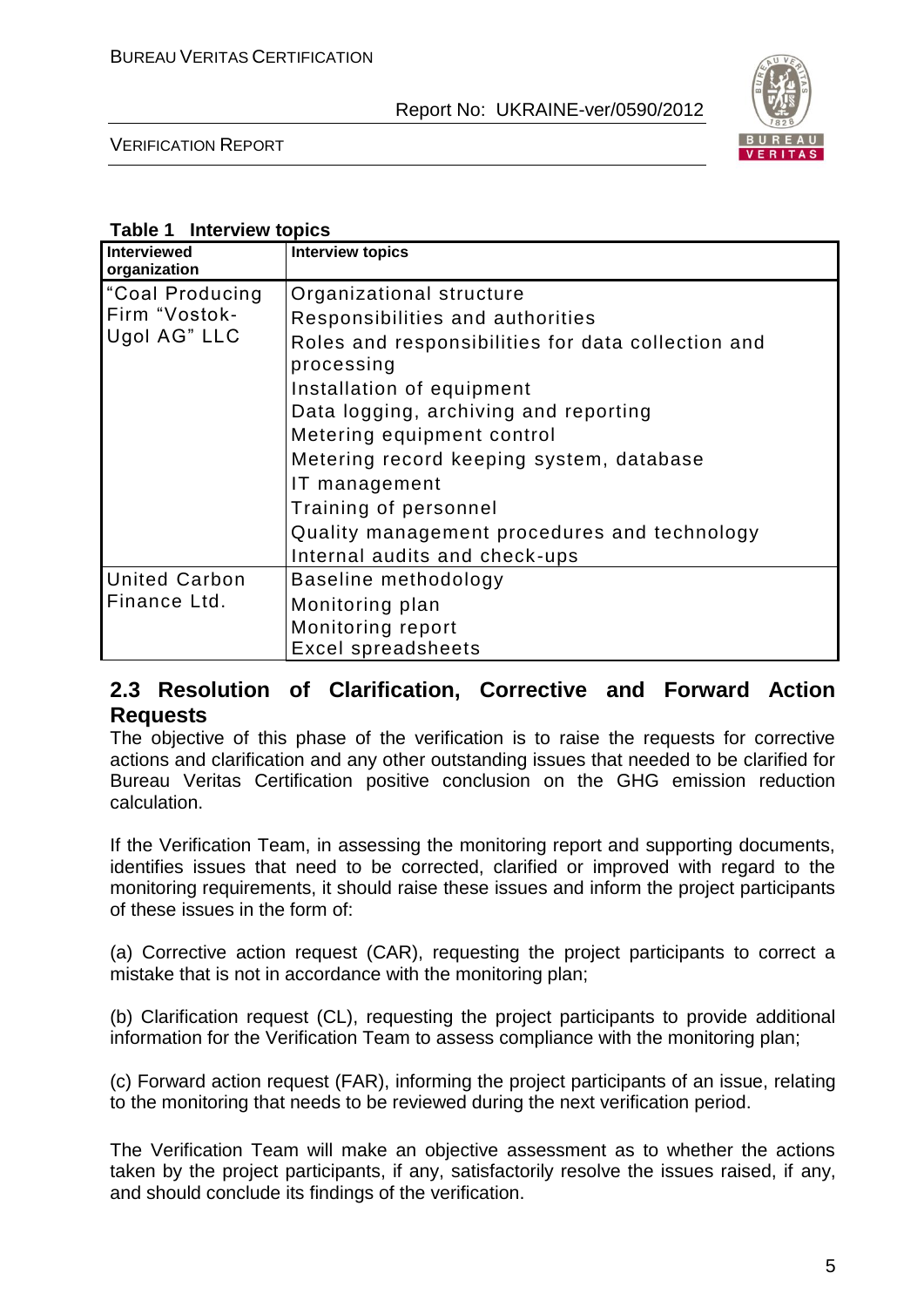

VERIFICATION REPORT

To guarantee the transparency of the verification process, the concerns raised are documented in more detail in the verification protocol in Appendix A.

#### **3 VERIFICATION CONCLUSIONS**

In the following sections, the conclusions of the verification are stated.

The findings from the desk review of the original monitoring documents and the findings from interviews during the follow up visit are described in the Verification Protocol in Appendix A.

The Clarification, Corrective and Forward Action Requests are stated, where applicable, in the following sections and are further documented in the Verification Protocol in Appendix A. The verification of the Project resulted in 10 Corrective Action Requests and 2 Clarification Requests.

The number between brackets at the end of each section corresponds to the DVM paragraph.

#### **3.1 Remaining issues and FARs from previous verifications**

No FARs were raised during determination.

#### **3.2 Project approval by Parties involved (90-91)**

Written project approval by the Ukraine #2431/23/7 dated 31/08/2012 has been issued by the State Environmental Investment Agency of Ukraine.

Written project approval by the Netherland Designated Focal Point was received for the proposed project, reference 2011JI46, dated 22/11/2011.

The abovementioned written approvals are unconditional.

The identified areas of concern as to the Project approval by Parties involved, project participants responses and Bureau Veritas Certification's conclusions are described in Appendix A to this report (refer to CAR 01, CAR 02).

#### **3.3 Project implementation (92-93)**

The proposed project is a progressive project that envisages processing and dismantling of the waste heaps, which are located in Luhansk Region of Ukraine.

The main idea of the project is to process waste heaps originated due to coal extraction from mines. Coal extraction from the mine's waste heap will prevent greenhouse gas emissions into the atmosphere as if in the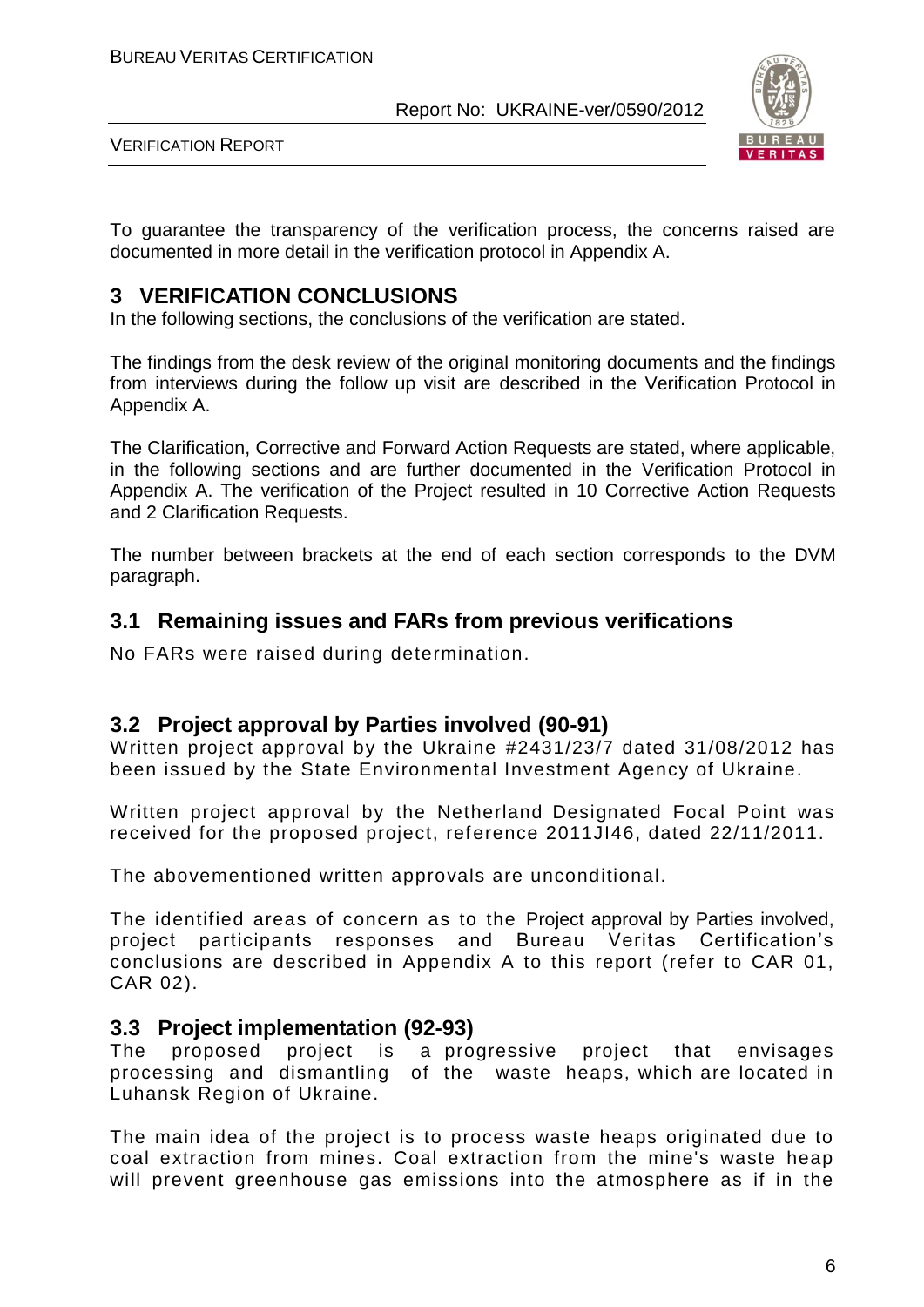

VERIFICATION REPORT

case of spontaneous burning and will produce additional amount of coal instead of its mining. Emission reductions due to the implementation of this project will come from three major sources:

- Removing the source of green-house gas emissions from the burning / slow burning waste heap by the extraction of non-combusted coal contained in a waste heap;

Negative leakage through reduced fugitive emissions of methane due to the replacement of coal that would have been mined, by the coal extracted from the heap under the project activity.

Reduce electricity consumption at waste heap dismantling in comparison with energy consumption at coal mine.

The Project is aimed at coal extraction from the mine's waste heaps of Luhansk Region of Ukraine. These waste heaps have been accumulated some time before the start of the project activity from the mining waste of underground mines. Project activity will prevent greenhouse gas emissions into the atmosphere during combustion of the heaps and will contribute an additional amount of coal, without the need for mining. The Project activities include installation of the equipment for coal extraction and beneficiation near the processing waste heaps and applying special machinery that will perform preparation, loading and transportation of the rock from the waste heaps to the beneficiation factory. After purifying of the matter, the extracted coal will be sold for heat and power generation and the remaining bare rock will be utilized for land engineering and road building.

The project has been operational for the whole monitoring period.

The identified areas of concern as to the project implementation, project participants responses and Bureau Veritas Certification's conclusions are described in Appendix A to this report (refer to CL 01, CL 02).

#### **3.4 Compliance of the monitoring plan with the monitoring methodology (94-98)**

The monitoring occurred in accordance with the monitoring plan included in the PDD regarding which the determination has been deemed final and is so listed on the UNFCCC JI website.

For calculating the emission reductions, key factors influencing the baseline emissions and the activity level of the project and the emissions as well as risks associated with the project were taken into account, as appropriate.

Data sources used for calculating emission reductions are clearly identified, reliable and transparent.

Emission factors, including default emission factors, are selected by carefully balancing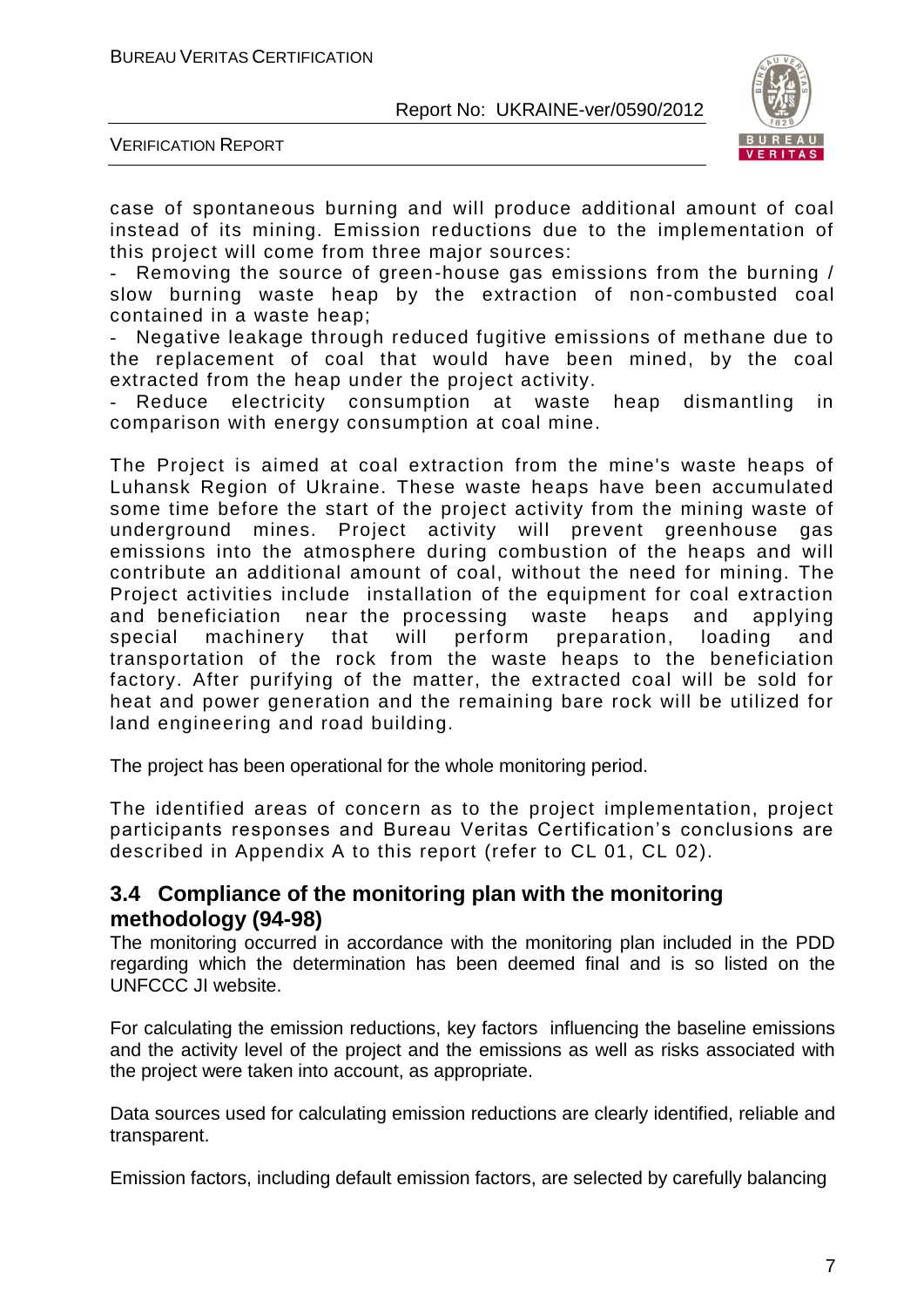

VERIFICATION REPORT

accuracy and reasonableness, and appropriately justified of the choice.

The calculation of emission reductions is based on conservative assumptions and the most plausible scenarios in a transparent manner.

The identified areas of concern as to the compliance of the monitoring plan with the monitoring methodology, project participants responses and Bureau Veritas Certification's conclusions are described in Appendix A to this report (refer to CARs 03 - 06).

#### **3.5 Revision of monitoring plan (99-100)**

Not applicable

#### **3.6 Data management (101)**

The data and their sources, provided in monitoring report, are clearly identified, reliable and transparent.

The implementation of data collection procedures is in accordance with the monitoring plan, including the quality control and quality assurance procedures. These procedures are mentioned in the section "References" of this report.

The function of the monitoring equipment, including its calibration status, is in order.

The evidence and records used for the monitoring are maintained in a traceable manner.

The data collection and management system for the project is in accordance with the monitoring plan.

The identified areas of concern as to the data managemet, project participants responses and Bureau Veritas Certification's conclusions are described in Appendix A to this report (refer to CARs 07 - 10).

#### **3.7 Verification regarding programmes of activities (102-110)**

Not applicable.

#### **4 VERIFICATION OPINION**

Bureau Veritas Certification has performed the initial and first periodic verification of the "Waste Heaps Dismantling by "Coal Producing Firm "Vostok-Ugol AG" LLC with the Aim of Decreasing Greenhouse Gases Emissions into the Atmosphere" Project in Ukraine, which applies JI specific approach. The verification was performed on the basis of UNFCCC criteria and host country criteria and also on the criteria given to provide for consistent project operations, monitoring and reporting.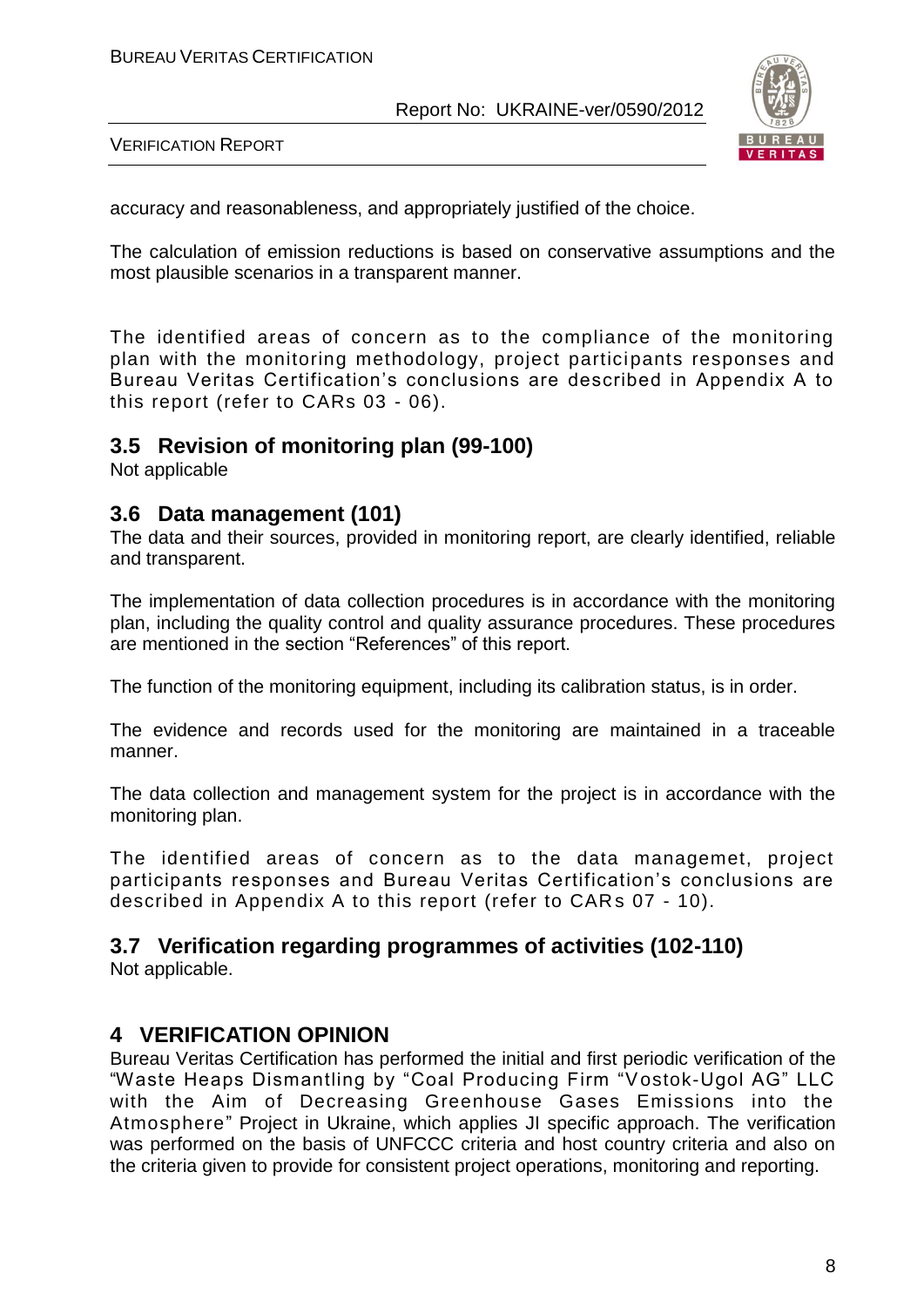

VERIFICATION REPORT

The verification consisted of the following three phases: i) desk review of the monitoring report against the project design and the baseline and monitoring plan; ii) follow-up interviews with project stakeholders; iii) resolution of outstanding issues and the issuance of the final verification report and opinion.

The management of United Carbon Finance Ltd is responsible for the preparation of the GHG emissions data and the reported GHG emissions reductions of the project on the basis set out within the project Monitoring Plan indicated in the final PDD version. The development and maintenance of records and reporting procedures in accordance with that plan, including the calculation and determination of GHG emission reductions from the project, is the responsibility of the management of the project.

Bureau Veritas Certification verified the Project Monitoring Report version 2 for the reporting period as indicated below. Bureau Veritas Certification confirms that the project is implemented as planned and described in approved project design documents. Installed equipment being essential for generating emission reduction runs reliably and is calibrated appropriately. The monitoring system is in place and the project is generating GHG emission reductions.

Bureau Veritas Certification can confirm that the GHG emission reduction is accurately calculated and is free of material errors, omissions, or misstatements. Our opinion relates to the project's GHG emissions and resulting GHG emissions reductions reported and related to the approved project baseline and monitoring, and its associated documents. Based on the information we have seen and evaluated, we confirm, with a reasonable level of assurance, the following statement:

Reporting period: From 27.02.2008 to 30.06.2009

| For the period from 27.02.2008 to 31.12.2008 |                          |
|----------------------------------------------|--------------------------|
| : 889357                                     | tonnes of CO2 equivalent |
| $: -270984$                                  | tonnes of CO2 equivalent |
| 2370                                         | tonnes of CO2 equivalent |
| : 1157971                                    | tonnes of CO2 equivalent |
| For the period from 01.01.2009 to 30.06.2009 |                          |
| : 378439                                     | tonnes of CO2 equivalent |
| $: -114829$                                  | tonnes of CO2 equivalent |
| 1111                                         | tonnes of CO2 equivalent |
| : 492157                                     | tonnes of CO2 equivalent |
|                                              |                          |
|                                              |                          |

|  | Total for the monitoring period |  |
|--|---------------------------------|--|
|  |                                 |  |

| <b>Baseline emissions</b>  |  | : 1267796 tonnes of CO2 equivalent   |
|----------------------------|--|--------------------------------------|
| Leakage                    |  | $: -385813$ tonnes of CO2 equivalent |
| <b>Project emissions</b>   |  | 3481 tonnes of CO2 equivalent        |
| <b>Emission Reductions</b> |  | : 1650128 tonnes of CO2 equivalent   |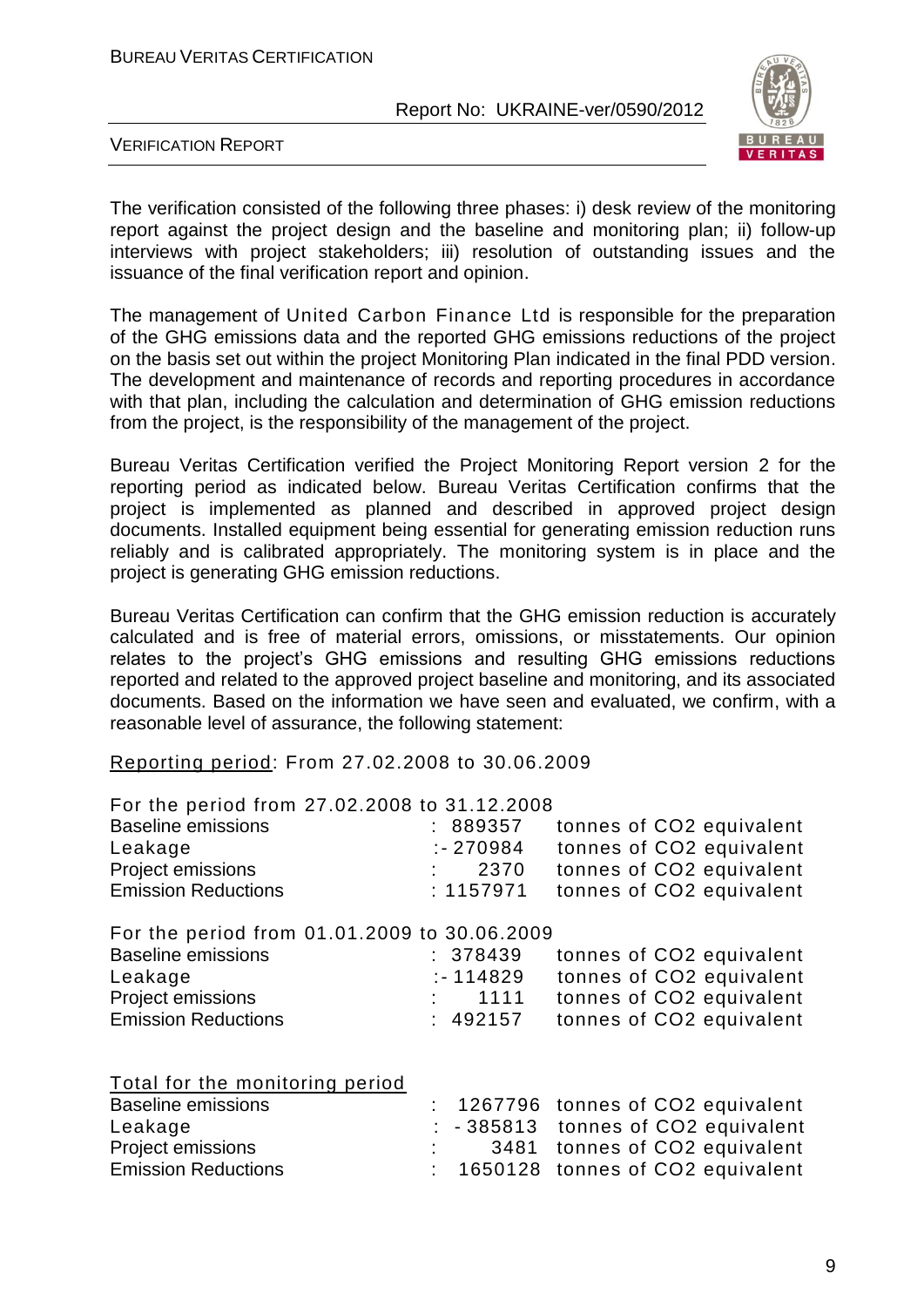

VERIFICATION REPORT

#### **5 REFERENCES**

#### **Category 1 Documents:**

Documents provided by United Carbon Finance Ltd that relate directly to the GHG components of the project.

- /1/ Project Design Document "Waste Heaps Dismantling by "Coal Producing Firm "Vostok-Ugol AG" LLC with the Aim of Decreasing Greenhouse Gases Emissions into the Atmosphere" version 3.0 dated 04/07/2012
- /2/ Monitoring Report for 27/02/2008-30/06/2009 "Waste Heaps Dismantling by "Coal Producing Firm "Vostok -Ugol AG" LLC with the Aim of Decreasing Greenhouse Gases Emissions into the Atmosphere", version 01 dated 10/08/2012.
- /3/ Monitoring Report for 27/02/2008-30/06/2009 "Waste Heaps Dismantling by "Coal Producing Firm "Vostok -Ugol AG" LLC with the Aim of Decreasing Greenhouse Gases Emissions into the Atmosphere", version 02 dated 03/09/2012.
- /4/ Emission Reductions Calculation version 2 excel file dated 03/09/2012
- /5/ Letter of Approval #2431/23/7 for the project "Waste Heaps Dismantling by "Coal Producing Firm "Vostok -Ugol AG" LLC with the Aim of Decreasing Greenhouse Gases Emissions into the Atmosphere" issued by State Environmental Investment Agency of Ukraine dated 31/08/2012.
- /6/ Letter of Approval № 2011JI46 dated 22/11/2011 for the project "Waste Heaps Dismantling by "Coal Producing Firm "Vostok -Ugol AG" LLC with the Aim of Decreasing Greenhouse Gases Emissions into the Atmosphere" issued by DFP of the Netherlands.

#### **Category 2 Documents:**

Background documents related to the design and/or methodologies employed in the design or other reference documents.

- /1/ Order # 8 dated 27/02/2008 "On commissioning of concentration plant", Sverdlovsk city, "Coal Producing Firm "Vostok-Ugol AG" LLC
- /2/ Instruction dated 28/03/2008 on monitoring of main enterprise activity parameters for implementation of JI project within Kyoto Protocol mechanisms, "Coal Producing Firm "Vostok-Ugol AG" LLC
- /3/ Order # 19 dated 27/02/2008 "On setting the terms of documentation storage", Sverdlovsk city, "Coal Producing Firm "Vostok-Ugol AG" LLC
- /4/ Photo–General view of waste heap, "Coal Producing Firm "Vostok-Ugol AG"  $\sqcup$  C
- /5/ Photo–General view of processing facility, "Coal Producing Firm "Vostok-Ugol AG" LLC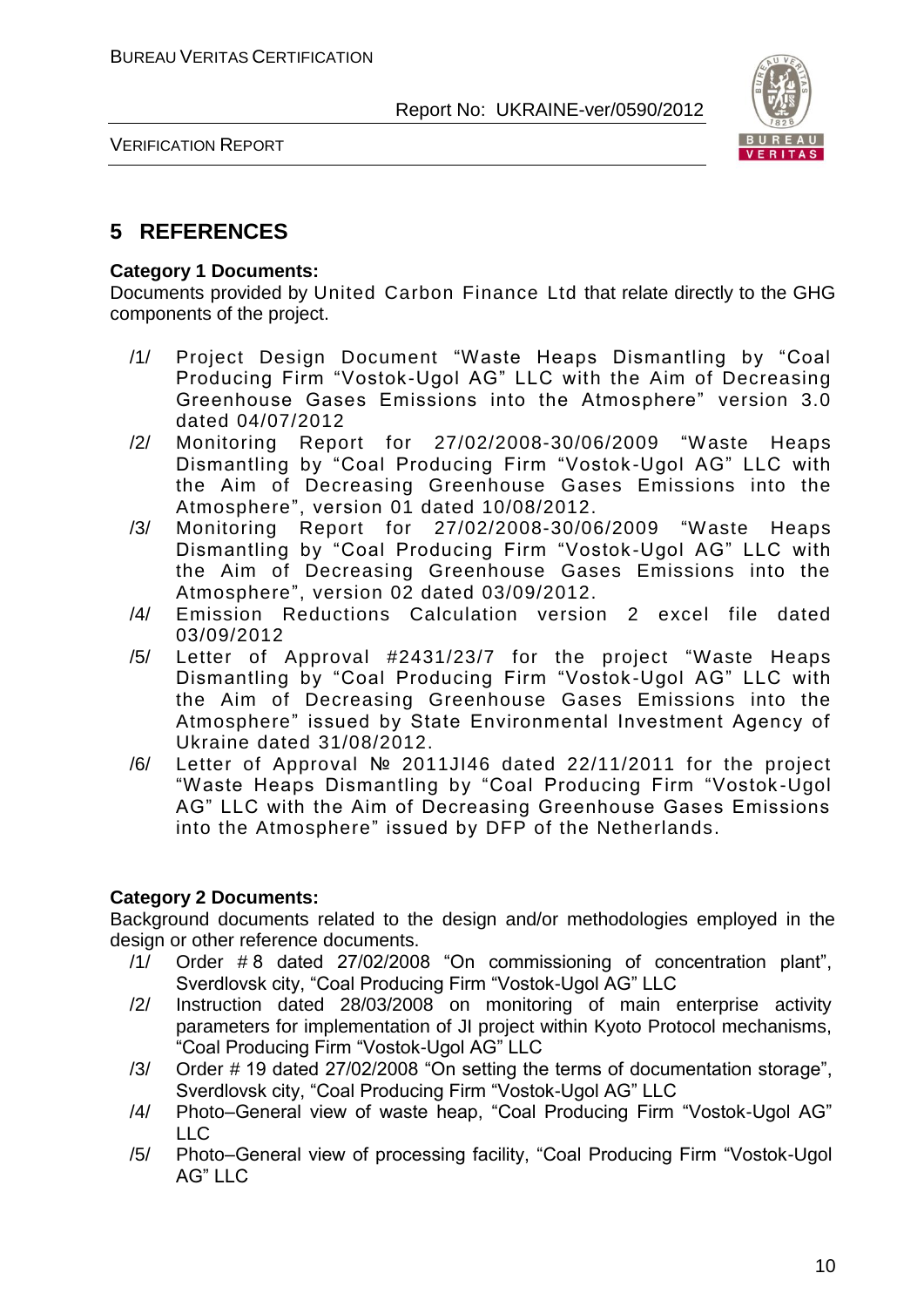

VERIFICATION REPORT

- /6/ Certificate on sampling and testing dated 04/12/2009, registration # UА 06420/2009/2.1
- /7/ Certificate on sampling and testing dated 04/12/2009, registration # UА 06373/2009/2.1
- /8/ Statement on acceptance/replacement/technical check of measuring equipment at power units up to 1000 V dated 14.01.2009
- /9/ Statement dated 14/01/2009 on measuring equipment sealing
- /10/ Technical passport on railway scales type SV-150 "Lykhty-U", fabrication # 69 at Donetsk railway Dolzhanska station. Passport dated 06/03/2006
- /11/ Photo–General view of railway scales at Donetsk railway Dolzhanska station
- /12/ Photo–Display of railway scales at Donetsk railway Dolzhanska station
- /13/ Technical passport on railway scales type VTV-1ST, fabrication # 108 at Donetsk railway Valianovskyi station. Passport dated 06/03/2006
- /14/ Photo–General view of railway scales at Donetsk railway Valianovskyi station
- /15/ Photo–Display of railway scales at Donetsk railway Valianovskyi station
- /16/ Automatic system for commercial measurement of power consumption, "Coal Producing Firm "Vostok-Ugol AG" LLC, working project АСКОЕ.56.070907. РП, Luhansk, 2007
- /17/ Manual ЕД 5244-336030 ІЕ on Automatic system for commercial measurement of power consumption
- /18/ Passport on multifunctional power meters SL 7000 Smart
- /19/ Photo–Multifunctional power meter SL 7000 Smart, fabrication # 36147803, type SL781С071, 2008
- /20/ Protocol # У04728690/8.088-2009П dated 06/04/2009 on metrological study results
- /21/ Photo–АТdаta multifunctional power meters commercial data recording system, communication device КУ-1-2-FР, # 653
- /22/ Passport ЕД 5244-336052 ПС dated 2008 on communication device КУ-Х-Х-Х-FР
- /23/ Acceptance certificate dated 19/12/2008 on communication device КУ-1-2-FР, fabrication # 653
- /24/ Passport dated 12/07/2005 on multitariff active and reactive power meter ЕМS 132.11.4
- /25/ Acceptance certificate dated 19/12/2008 on multitariff active and reactive power meter ЕМS 132.11.4, fabrication # 244518. Fabrication date–17/02/2005
- /26/ Order # 24-П dated 01/04/2008 on object commissioning"
- /27/ Order # 47-П dated 05/12/2008 on object commissioning
- /28/ Certificate on state metrological attestation # С8.088 2009 dated 06/04/2009. Automatic system for commercial measurement of power consumption on the basis of programme device "АТdаta multifunctional power meters commercial data recording system"
- /29/ Statement dated 17/04/2009 on testing of "Automatic system for commercial measurement of power consumption of Coal Producing Firm "Vostok-Ugol AG" LLC"
- /30/ EIA of Concentration plant construction project design, Coal Producing Firm "Vostok-Ugol AG" LLC", 2006
- /31/ Order # 35 dated 27/09/2007 on working place safety attestation results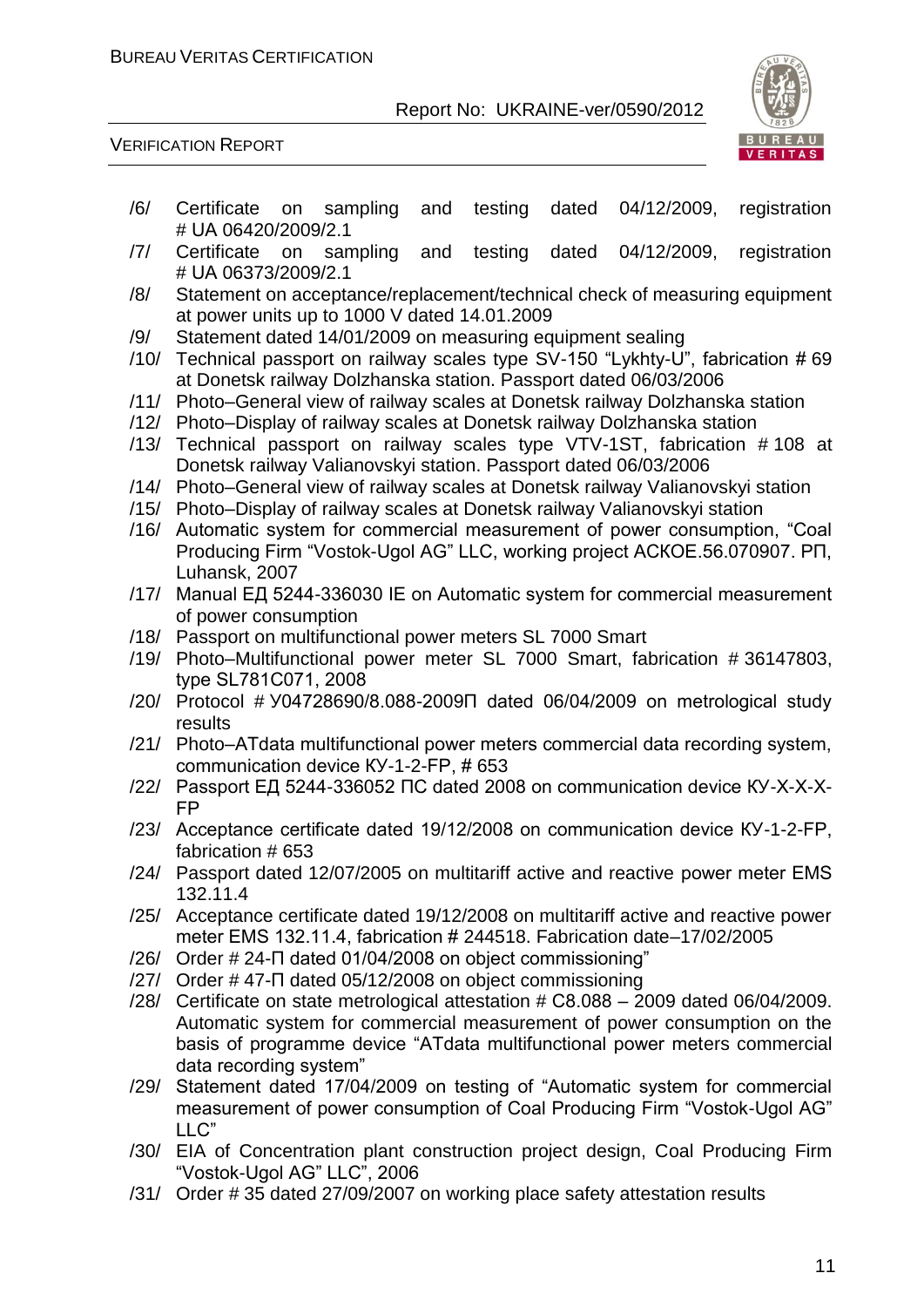

VERIFICATION REPORT

- /32/ Billing statement # 179 dated 04/07/2008, Coal Producing Firm "Vostok-Ugol AG" LLC"
- /33/ Invoice # 184 dated 09/07/2008, Coal Producing Firm "Vostok-Ugol AG" LLC"
- /34/ Billing statement # 195 dated 18/07/2008, Coal Producing Firm "Vostok-Ugol AG" LLC"
- /35/ Acceptance-transmitting statement dated 31/07/2008 on diesel fuel delivered in July 2008
- /36/ Billing statement # 0646/7/1 dated 01/08/2008, Coal Producing Firm "Vostok-Ugol AG" LLC"
- /37/ Received railway invoices register for August 2008, Coal Producing Firm "Vostok-Ugol AG" LLC"
- /38/ Received railway invoices register for September 2008, Coal Producing Firm "Vostok-Ugol AG" LLC"
- /39/ Received railway invoices register for November 2008, Coal Producing Firm "Vostok-Ugol AG" LLC"
- /40/ Received railway invoices register for May 2008, Coal Producing Firm "Vostok-Ugol AG" LLC"
- /41/ Received railway invoices register for April 2009, Coal Producing Firm "Vostok-Ugol AG" LLC"
- /42/ Received railway invoices register for August 2009, Coal Producing Firm "Vostok-Ugol AG" LLC"
- /43/ Received railway invoices register for March 2009, Coal Producing Firm "Vostok-Ugol AG" LLC"

#### **Persons interviewed:**

List persons interviewed during the verification or persons that contributed with other information that are not included in the documents listed above.

- /1/ Degtyarenko Igor Director for Operations Vostok-Ugol AG
- /2/ Davydov Alexander Safety engineer Vostok-Ugol AG
- /3/ Pozdnyakov Andrey system administrator Vostok-Ugol AG
- /4/ Vasilinenko Julia Accountant Vostok-Ugol AG
- /5/ Tahir Musayev representative of the project Developer United Carbon Finance LTD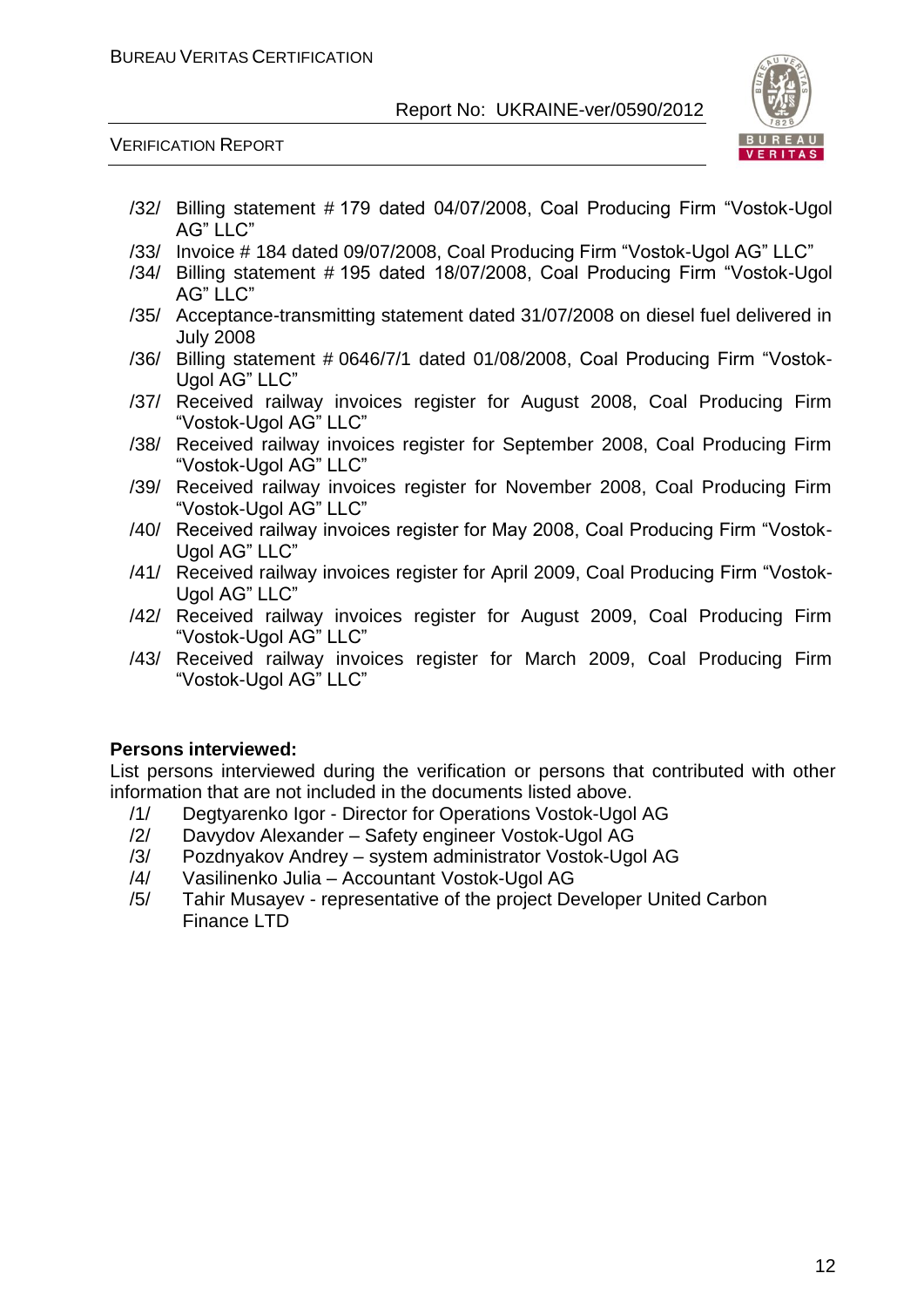

VERIFICATION REPORT

### APPENDIX A: VERIFICATION PROTOCOL

#### **Check list for verification, according to the JOINT IMPLEMENTATION DETERMINATION AND VERIFICATION MANUAL (Version 01)**

| <b>DVM</b><br>Paragraph | <b>Check Item</b>                                                                                                                                                                                                                                                                               | <b>Initial finding</b>                                                                                                                                                                                                                                                                                                                                                                                                        | <b>Draft</b><br><b>Conclusion</b> | <b>Final</b><br><b>Conclusion</b> |
|-------------------------|-------------------------------------------------------------------------------------------------------------------------------------------------------------------------------------------------------------------------------------------------------------------------------------------------|-------------------------------------------------------------------------------------------------------------------------------------------------------------------------------------------------------------------------------------------------------------------------------------------------------------------------------------------------------------------------------------------------------------------------------|-----------------------------------|-----------------------------------|
|                         | <b>Project approvals by Parties involved</b>                                                                                                                                                                                                                                                    |                                                                                                                                                                                                                                                                                                                                                                                                                               |                                   |                                   |
| 90                      | Has the DFPs of at least one Party<br>involved, other than the host Party,<br>issued a written project approval<br>submitting<br>when<br>the<br>first  <br>verification report to the secretariat<br>for publication in accordance with<br>paragraph 38 of the JI guidelines,<br>at the latest? | Corrective Action Request (CAR) 01.<br>Please provide the Letter of Approval issued<br>by the DFP of Ukraine. Please also specify ITL<br>of the project in the MR.<br>Corrective Action Request (CAR) 02.<br>Please specify ITL of the project in the MR.                                                                                                                                                                     | <b>CAR 01</b><br><b>CAR 02</b>    | OK.<br><b>OK</b>                  |
| 91                      | Are all the written project approvals<br>by Parties involved unconditional?                                                                                                                                                                                                                     | See CAR 01 above.                                                                                                                                                                                                                                                                                                                                                                                                             | <b>OK</b>                         | <b>OK</b>                         |
|                         | <b>Project implementation</b>                                                                                                                                                                                                                                                                   |                                                                                                                                                                                                                                                                                                                                                                                                                               |                                   |                                   |
| 92                      | Has the project been implemented<br>accordance with the PDD<br>in.<br>regarding which the determination<br>has been deemed final and is so<br>listed on the UNFCCC JI website?                                                                                                                  | Clarification Request (CL) 01.<br>Please clarify whether dismantling facility was<br>operational for the whole monitoring period or<br>were there any stoppages in its operation?<br><b>Clarification Request (CL) 02.</b><br>In most cases facilities applying the same<br>technology as in the Project do not operate in<br>winter time. On p.9 of the MR it is stated that<br>"If some main project equipment has not been | <b>CL 01</b><br>CL 02             | OK<br><b>OK</b>                   |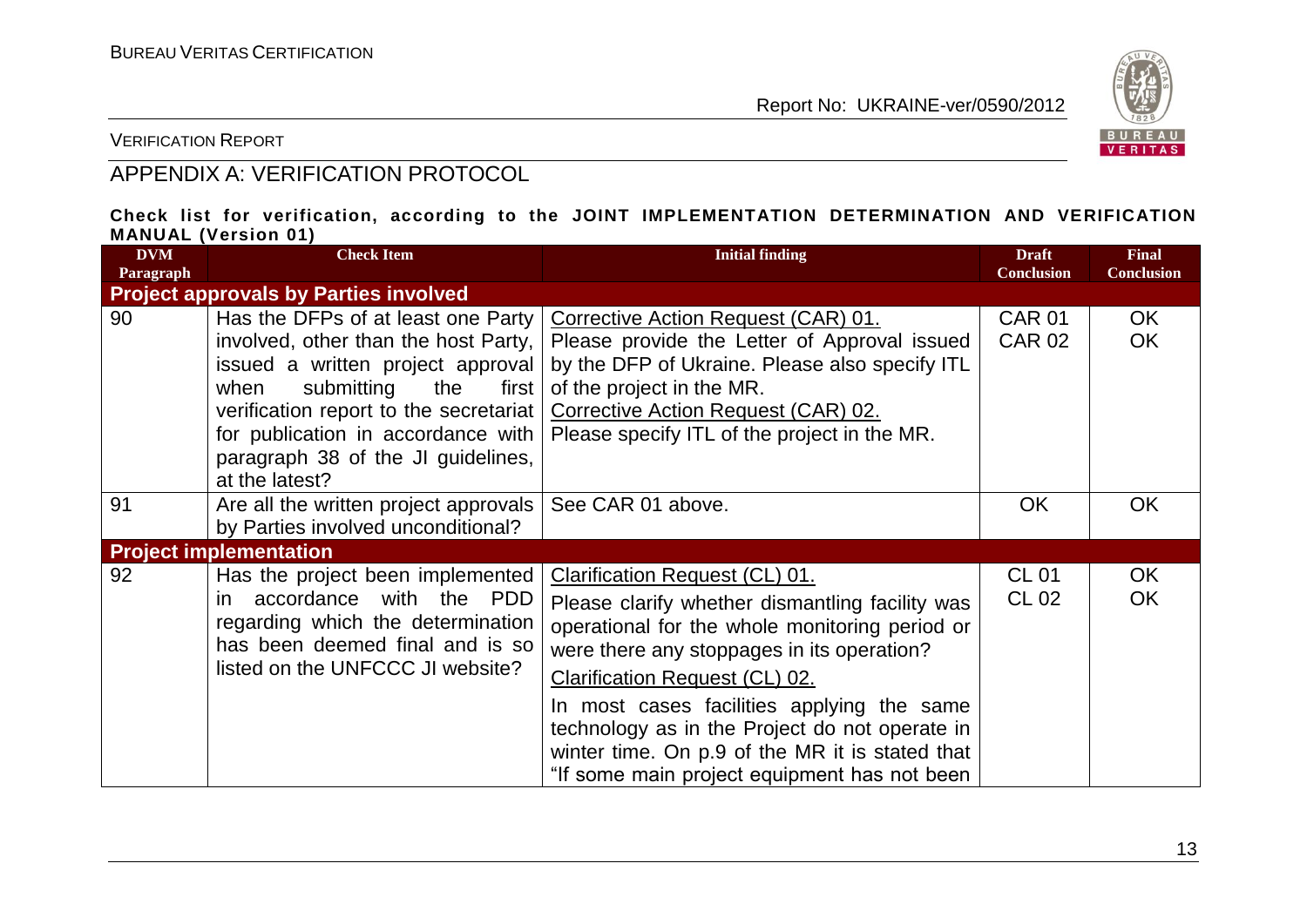

|                         | BUREAU<br><b>VERIFICATION REPORT</b>                                                                                                                                                                                                                                                                                                                          |                                                                                                                                                                                                            |                                   |                                   |
|-------------------------|---------------------------------------------------------------------------------------------------------------------------------------------------------------------------------------------------------------------------------------------------------------------------------------------------------------------------------------------------------------|------------------------------------------------------------------------------------------------------------------------------------------------------------------------------------------------------------|-----------------------------------|-----------------------------------|
| <b>DVM</b><br>Paragraph | <b>Check Item</b>                                                                                                                                                                                                                                                                                                                                             | <b>Initial finding</b>                                                                                                                                                                                     | <b>Draft</b><br><b>Conclusion</b> | <b>Final</b><br><b>Conclusion</b> |
|                         |                                                                                                                                                                                                                                                                                                                                                               | monitoring () emission<br>working<br>during<br>reductions for this period will be assumed<br>equal to 0. However, excel calculation file<br>provides the calculation for winter months.<br>Please explain. |                                   |                                   |
| 93                      | What is the status of operation of<br>the project during the monitoring<br>period?                                                                                                                                                                                                                                                                            | The project has been operational for the<br>whole monitoring period.                                                                                                                                       | <b>OK</b>                         | <b>OK</b>                         |
|                         | <b>Compliance with monitoring plan</b>                                                                                                                                                                                                                                                                                                                        |                                                                                                                                                                                                            |                                   |                                   |
| 94                      | Did<br>the<br>monitoring<br>occur<br>in<br>accordance with the monitoring<br>plan included in the PDD regarding<br>which the determination has been<br>deemed final and is so listed on the<br>UNFCCC JI website?                                                                                                                                             | the<br>monitoring<br>Yes,<br>occurs<br>in.<br>accordance with the monitoring plan<br>included in the PDD.                                                                                                  | <b>OK</b>                         | <b>OK</b>                         |
| 95(a)                   | For calculating<br>reductions or enhancements of net<br>removals, were key factors, e.g.<br>those listed in 23 (b) (i)-(vii) above,<br>influencing the baseline emissions<br>or net removals and the activity<br>level of the project and the<br>emissions or removals as well as<br>risks associated with the project<br>taken into account, as appropriate? | the emission   Yes, all relevant key factors were taken<br>into account, as appropriate.                                                                                                                   | OK                                | <b>OK</b>                         |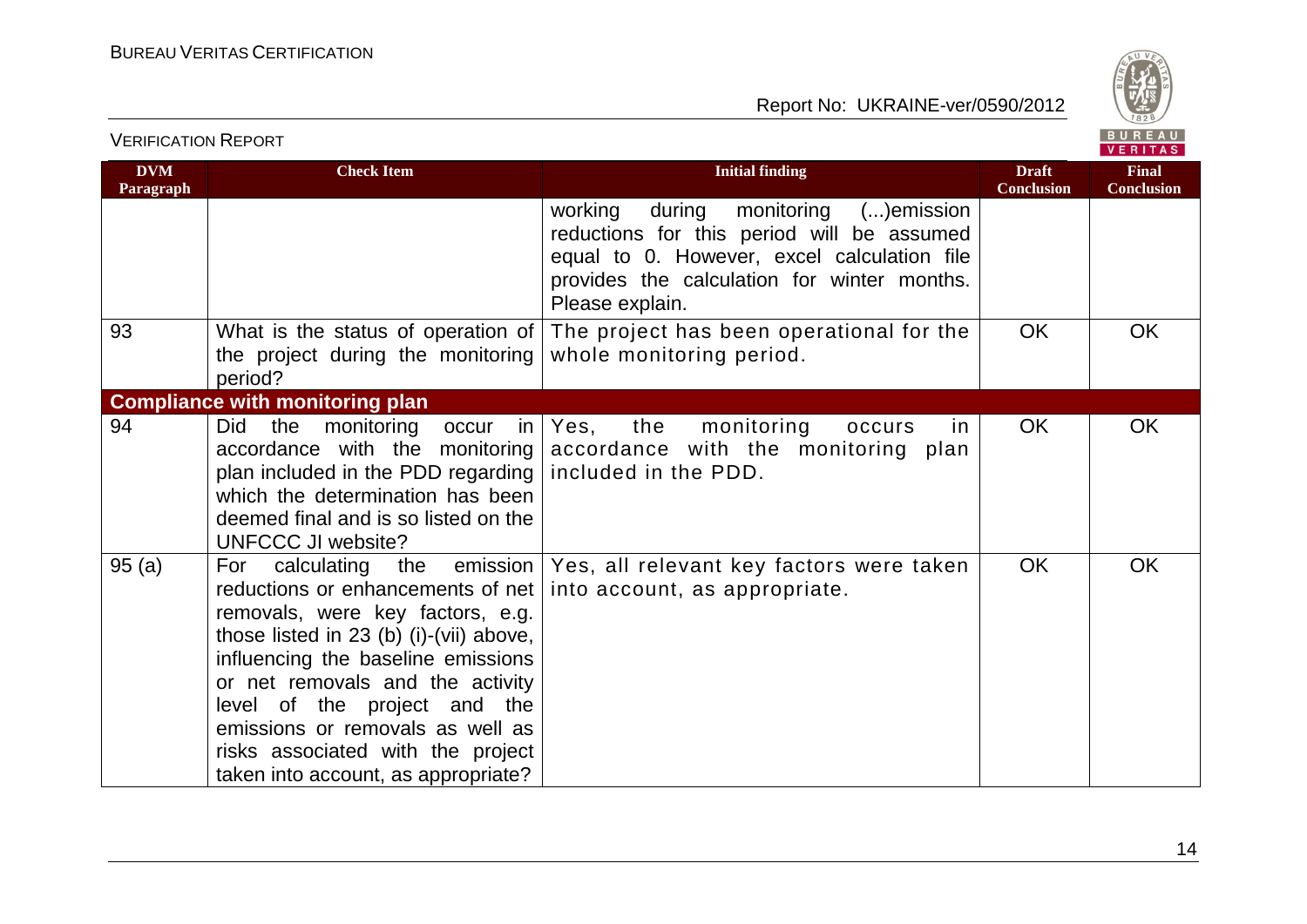

|                         |                                                                                                                                                                                                                                                                                 |                                                                                                                                                                                                                                                                                                                                                                                                                         |                                                 | <b>VERIIAS</b>                    |
|-------------------------|---------------------------------------------------------------------------------------------------------------------------------------------------------------------------------------------------------------------------------------------------------------------------------|-------------------------------------------------------------------------------------------------------------------------------------------------------------------------------------------------------------------------------------------------------------------------------------------------------------------------------------------------------------------------------------------------------------------------|-------------------------------------------------|-----------------------------------|
| <b>DVM</b><br>Paragraph | <b>Check Item</b>                                                                                                                                                                                                                                                               | <b>Initial finding</b>                                                                                                                                                                                                                                                                                                                                                                                                  | <b>Draft</b><br><b>Conclusion</b>               | <b>Final</b><br><b>Conclusion</b> |
| 95(b)                   | data<br>for<br>Are<br>used<br>sources<br>calculating emission reductions or<br>enhancements of net removals<br>clearly identified, reliable<br>and<br>transparent?                                                                                                              | Corrective Action Request (CAR) 03.<br>Please exclude reference 2 from p.3 of the<br>Monitoring report.                                                                                                                                                                                                                                                                                                                 | <b>CAR 03</b>                                   | OK.                               |
| 95(c)                   | Are emission factors, including<br>default emission factors, if used for<br>calculating the emission reductions<br>or enhancements of net removals,<br>selected by carefully balancing<br>accuracy and reasonableness, and<br>appropriately justified<br>of .<br>the<br>choice? | Corrective Action Request (CAR) 04.<br>Reference 6 does not contain the referred<br>value 0.85. Please correct or clarify how the<br>value was achieved.<br><b>Corrective Action Request (CAR) 05.</b><br>For the parameter $EF_{CH4, CM}$ please use the<br>latest version of NIR for 1990-2010. Please<br>check the reference 11.<br>Corrective Action Request (CAR) 06.<br>Please check and correct the reference 11 | <b>CAR 04</b><br><b>CAR 05</b><br><b>CAR 06</b> | <b>OK</b><br><b>OK</b>            |
| 95(d)                   | the calculation of emission<br>ls.<br>reductions or enhancements of net<br>removals based on conservative<br>assumptions<br>the<br>and<br>most<br>plausible scenarios in a transparent<br>manner?                                                                               | Yes, the<br>calculation<br>of<br>emission<br>reductions<br>based<br>on<br>conservative<br>assumptions and the most plausible<br>scenarios in a transparent manner.                                                                                                                                                                                                                                                      | <b>OK</b>                                       | <b>OK</b>                         |
|                         | Applicable to JI SSC projects only                                                                                                                                                                                                                                              |                                                                                                                                                                                                                                                                                                                                                                                                                         |                                                 |                                   |
| 96                      | Is the relevant threshold to be<br>classified as JI SSC project not<br>exceeded during the monitoring                                                                                                                                                                           | N/A                                                                                                                                                                                                                                                                                                                                                                                                                     | <b>OK</b>                                       | <b>OK</b>                         |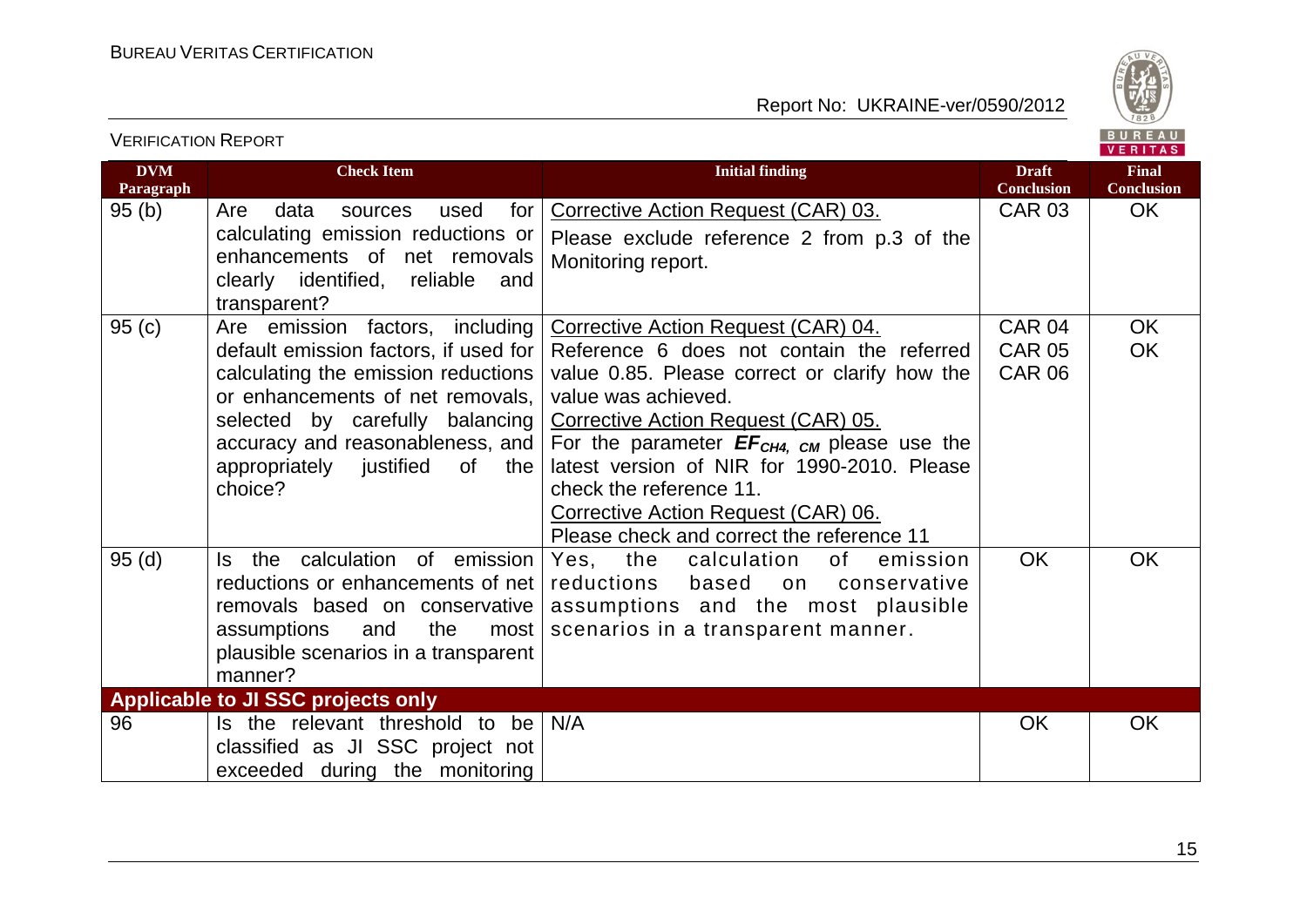

| VERIFICATION REPORT     |                                                                                                                                                                                                                                                                                                                                                |                        |                                   | <b>VERITAS</b>                    |
|-------------------------|------------------------------------------------------------------------------------------------------------------------------------------------------------------------------------------------------------------------------------------------------------------------------------------------------------------------------------------------|------------------------|-----------------------------------|-----------------------------------|
| <b>DVM</b><br>Paragraph | <b>Check Item</b>                                                                                                                                                                                                                                                                                                                              | <b>Initial finding</b> | <b>Draft</b><br><b>Conclusion</b> | <b>Final</b><br><b>Conclusion</b> |
|                         | period<br>on an annual average<br>basis?                                                                                                                                                                                                                                                                                                       |                        |                                   |                                   |
|                         | If the threshold is exceeded, is the<br>maximum emission reduction level                                                                                                                                                                                                                                                                       |                        |                                   |                                   |
|                         | estimated in the PDD for the JI                                                                                                                                                                                                                                                                                                                |                        |                                   |                                   |
|                         | SSC project or the bundle for the<br>monitoring period determined?                                                                                                                                                                                                                                                                             |                        |                                   |                                   |
|                         | Applicable to bundled JI SSC projects only                                                                                                                                                                                                                                                                                                     |                        |                                   |                                   |
| 97(a)                   | Has the composition of the bundle $\vert$ N/A<br>not changed from that is stated in<br>F-JI-SSCBUNDLE?                                                                                                                                                                                                                                         |                        | OK                                | <b>OK</b>                         |
| 97(b)                   | If the determination was conducted<br>on the basis of an overall<br>monitoring plan, have the project<br>participants submitted a common<br>monitoring report?                                                                                                                                                                                 | N/A                    | OK                                | OK                                |
| 98                      | If the monitoring is based on $a \mid N/A$<br>monitoring plan that provides for<br>overlapping monitoring periods, are<br>monitoring<br>periods<br>the<br>per<br>component of the project clearly<br>specified in the monitoring report?<br>Do the monitoring periods not<br>overlap with those for which<br>verifications were already deemed |                        | OK                                | OK                                |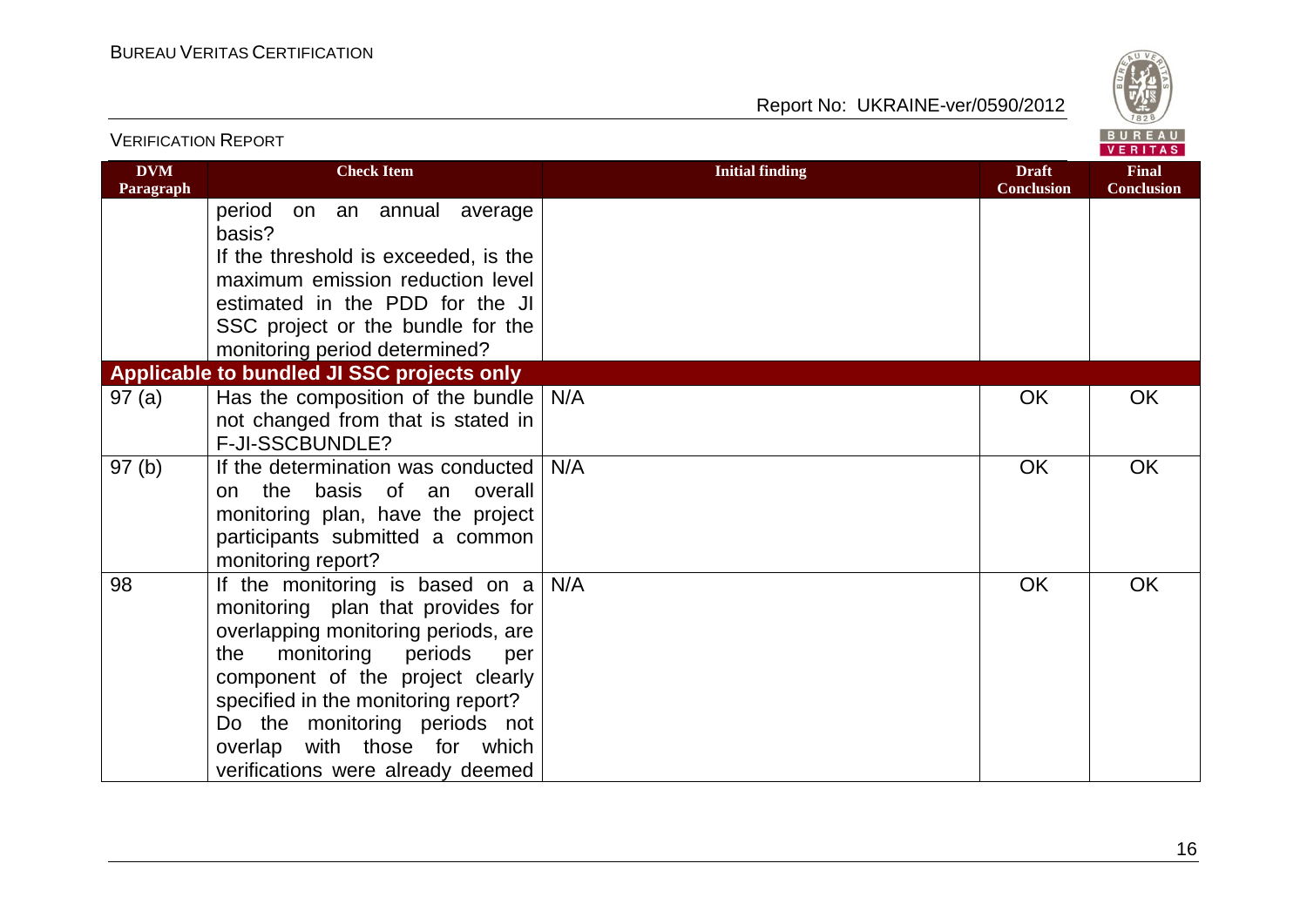

| VERIFICATION INEPURT    |                                                                                                                                                                                                                                                                                                           |                                                                                                                                                                                 |                                   | VERITAS                           |
|-------------------------|-----------------------------------------------------------------------------------------------------------------------------------------------------------------------------------------------------------------------------------------------------------------------------------------------------------|---------------------------------------------------------------------------------------------------------------------------------------------------------------------------------|-----------------------------------|-----------------------------------|
| <b>DVM</b><br>Paragraph | <b>Check Item</b>                                                                                                                                                                                                                                                                                         | <b>Initial finding</b>                                                                                                                                                          | <b>Draft</b><br><b>Conclusion</b> | <b>Final</b><br><b>Conclusion</b> |
|                         | final in the past?                                                                                                                                                                                                                                                                                        |                                                                                                                                                                                 |                                   |                                   |
|                         | <b>Revision of monitoring plan</b>                                                                                                                                                                                                                                                                        |                                                                                                                                                                                 |                                   |                                   |
|                         | Applicable only if monitoring plan is revised by project participant                                                                                                                                                                                                                                      |                                                                                                                                                                                 |                                   |                                   |
| 99(a)                   | Did the project participants provide<br>an appropriate justification for the<br>proposed revision?                                                                                                                                                                                                        | N/A                                                                                                                                                                             | OK                                | OK                                |
| 99(b)                   | the<br>revision<br><b>Does</b><br>proposed<br>improve the accuracy<br>and/or<br>applicability of information collected<br>compared to the original monitoring<br>plan without changing conformity<br>the<br>relevant<br>rules<br>with<br>and<br>regulations for the establishment of<br>monitoring plans? | N/A                                                                                                                                                                             | <b>OK</b>                         | <b>OK</b>                         |
| Data management         |                                                                                                                                                                                                                                                                                                           |                                                                                                                                                                                 |                                   |                                   |
| 101 $(a)$               | Is the implementation of data<br>procedures<br>collection<br>in<br>accordance with the monitoring<br>plan, including the quality control<br>and quality assurance procedures?                                                                                                                             | Yes, the implementation of data collection<br>procedures is in accordance<br>with<br>the<br>monitoring plan, including the quality control<br>and quality assurance procedures. | <b>OK</b>                         | OK                                |
| 101(b)                  | Is the function of the monitoring                                                                                                                                                                                                                                                                         | Corrective Action Request (CAR) 07.                                                                                                                                             | <b>CAR 07</b>                     | OK                                |
|                         | equipment, including its calibration                                                                                                                                                                                                                                                                      | Please provide passport and calibration                                                                                                                                         | <b>CAR 08</b>                     | OK                                |
|                         | status, in order?                                                                                                                                                                                                                                                                                         | certificates that ensure accuracy of measuring                                                                                                                                  | <b>CAR 09</b>                     | OK                                |
|                         |                                                                                                                                                                                                                                                                                                           | in the monitoring period for scales weighing<br>extracted coal.                                                                                                                 | <b>CAR 10</b>                     | OK                                |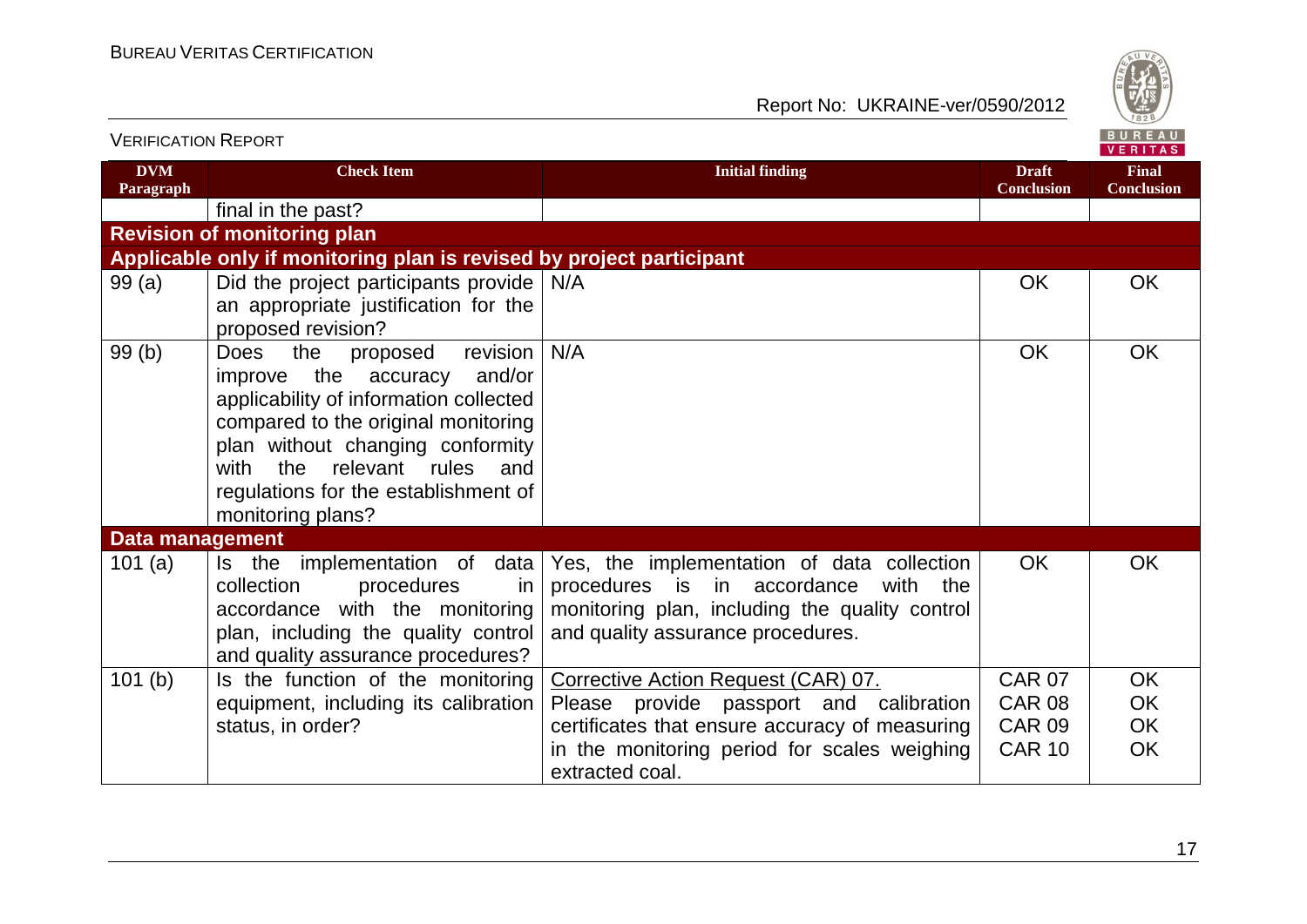



VERIFICATION REPORT

| <b>DVM</b><br>Paragraph | <b>Check Item</b>                                                                                                          | <b>Initial finding</b>                                                                                                                                                                                                                                                                                                                                                                                                                                                        | <b>Draft</b><br><b>Conclusion</b> | <b>Final</b><br><b>Conclusion</b> |
|-------------------------|----------------------------------------------------------------------------------------------------------------------------|-------------------------------------------------------------------------------------------------------------------------------------------------------------------------------------------------------------------------------------------------------------------------------------------------------------------------------------------------------------------------------------------------------------------------------------------------------------------------------|-----------------------------------|-----------------------------------|
| 101(c)                  | Are the evidence and records used                                                                                          | Corrective Action Request (CAR) 08.<br>Please provide passport and calibration<br>certificate for electric power meters.<br>Corrective Action Request (CAR) 09.<br>Please provide the documental evidences that<br>training of personnel was conducted in each<br>year of the monitoring period.<br>Corrective Action Request (CAR) 10.<br>Please provide the numbers for all the tables<br>in the MR (see table on p.4 of the MR).<br>The evidences and records used for the | <b>OK</b>                         | <b>OK</b>                         |
|                         | for the monitoring maintained in a<br>traceable manner?                                                                    | monitoring maintained are in a traceable<br>manner                                                                                                                                                                                                                                                                                                                                                                                                                            |                                   |                                   |
| $101$ (d)               | the<br>data<br>collection<br>ls.<br>and<br>management system for the project<br>in accordance with the<br>monitoring plan? | The data collection and management system<br>for the project is in accordance with the<br>monitoring plan                                                                                                                                                                                                                                                                                                                                                                     | <b>OK</b>                         | <b>OK</b>                         |
|                         |                                                                                                                            | Verification regarding programs of activities (additional elements for assessment)                                                                                                                                                                                                                                                                                                                                                                                            |                                   |                                   |
| 102                     | Is any JPA that has not been<br>added to the JI PoA not verified?                                                          | N/A                                                                                                                                                                                                                                                                                                                                                                                                                                                                           | <b>OK</b>                         | <b>OK</b>                         |
| 103                     | Is the verification based on the<br>monitoring reports of all JPAs to be<br>verified?                                      | N/A                                                                                                                                                                                                                                                                                                                                                                                                                                                                           | <b>OK</b>                         | <b>OK</b>                         |
| 103                     | Does the verification ensure the<br>accuracy and conservativeness of                                                       | N/A                                                                                                                                                                                                                                                                                                                                                                                                                                                                           | <b>OK</b>                         | <b>OK</b>                         |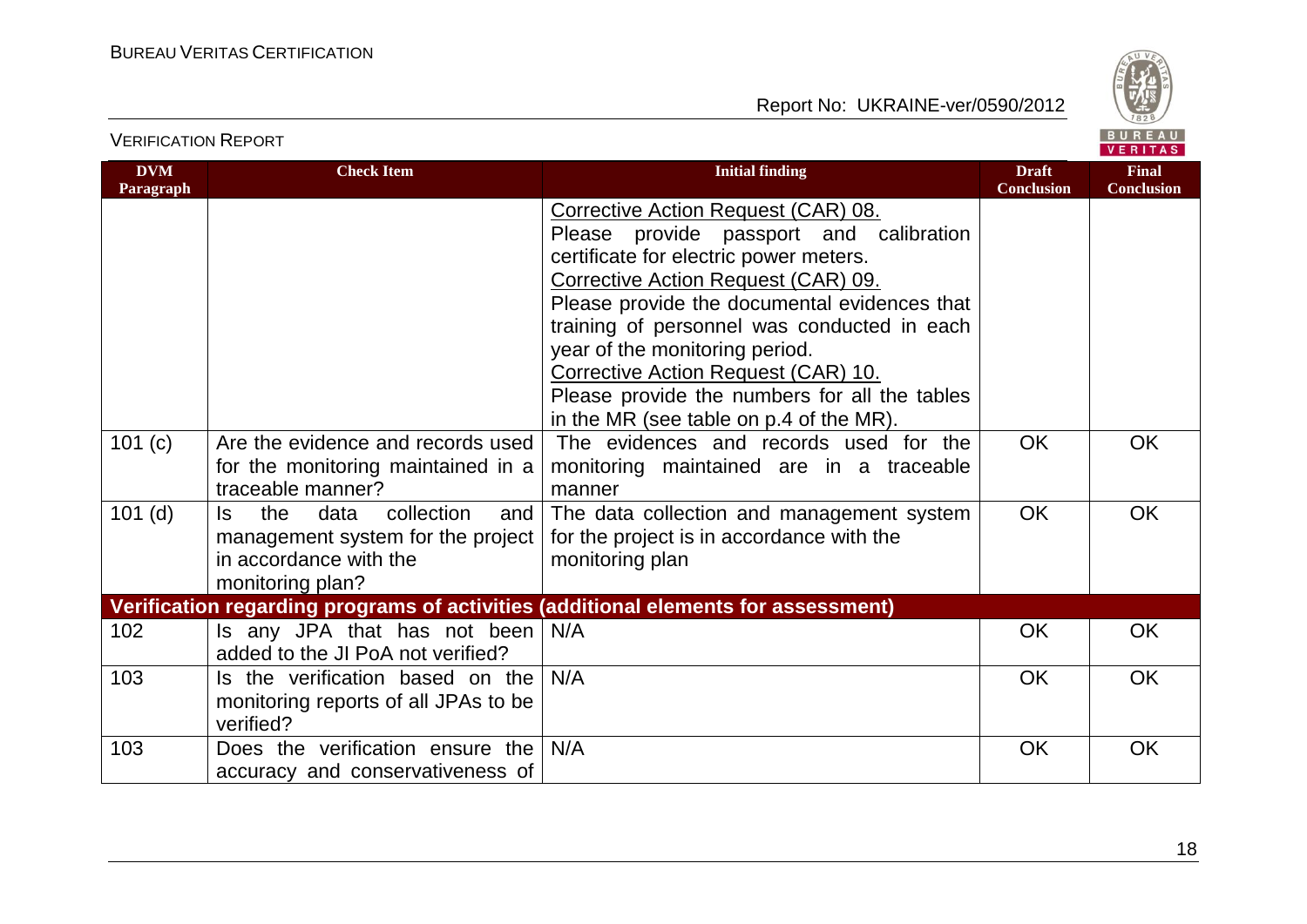

|                         |                                                                                                                                                                                                                                                                                                                                                                                                                                                                                   |                        |                                   | . <u>.</u>                        |
|-------------------------|-----------------------------------------------------------------------------------------------------------------------------------------------------------------------------------------------------------------------------------------------------------------------------------------------------------------------------------------------------------------------------------------------------------------------------------------------------------------------------------|------------------------|-----------------------------------|-----------------------------------|
| <b>DVM</b><br>Paragraph | <b>Check Item</b>                                                                                                                                                                                                                                                                                                                                                                                                                                                                 | <b>Initial finding</b> | <b>Draft</b><br><b>Conclusion</b> | <b>Final</b><br><b>Conclusion</b> |
|                         | emission<br>reductions<br>the<br><b>or</b><br>of<br>removals<br>enhancements<br>generated by each JPA?                                                                                                                                                                                                                                                                                                                                                                            |                        |                                   |                                   |
| 104                     | Does the monitoring period not N/A<br>overlap with previous monitoring<br>periods?                                                                                                                                                                                                                                                                                                                                                                                                |                        | <b>OK</b>                         | <b>OK</b>                         |
| 105                     | If the AIE learns of an erroneously<br>included JPA, has the AIE informed<br>the JISC of its findings in writing?                                                                                                                                                                                                                                                                                                                                                                 | N/A                    | <b>OK</b>                         | <b>OK</b>                         |
|                         | Applicable to sample-based approach only                                                                                                                                                                                                                                                                                                                                                                                                                                          |                        |                                   |                                   |
| 106                     | Does the sampling plan prepared   N/A<br>by the AIE:<br>(a) Describe its sample selection,<br>taking into<br>account that:<br>(i) For each verification that uses<br>a sample-based approach, the<br>selection<br>shall<br>sample<br>be<br>sufficiently representative of the<br>JPAs in the JI PoA such<br>extrapolation to all JPAs identified<br>for that verification is reasonable,<br>taking into account differences<br>among the characteristics<br>_of<br>JPAs, such as: |                        | OK                                | OK                                |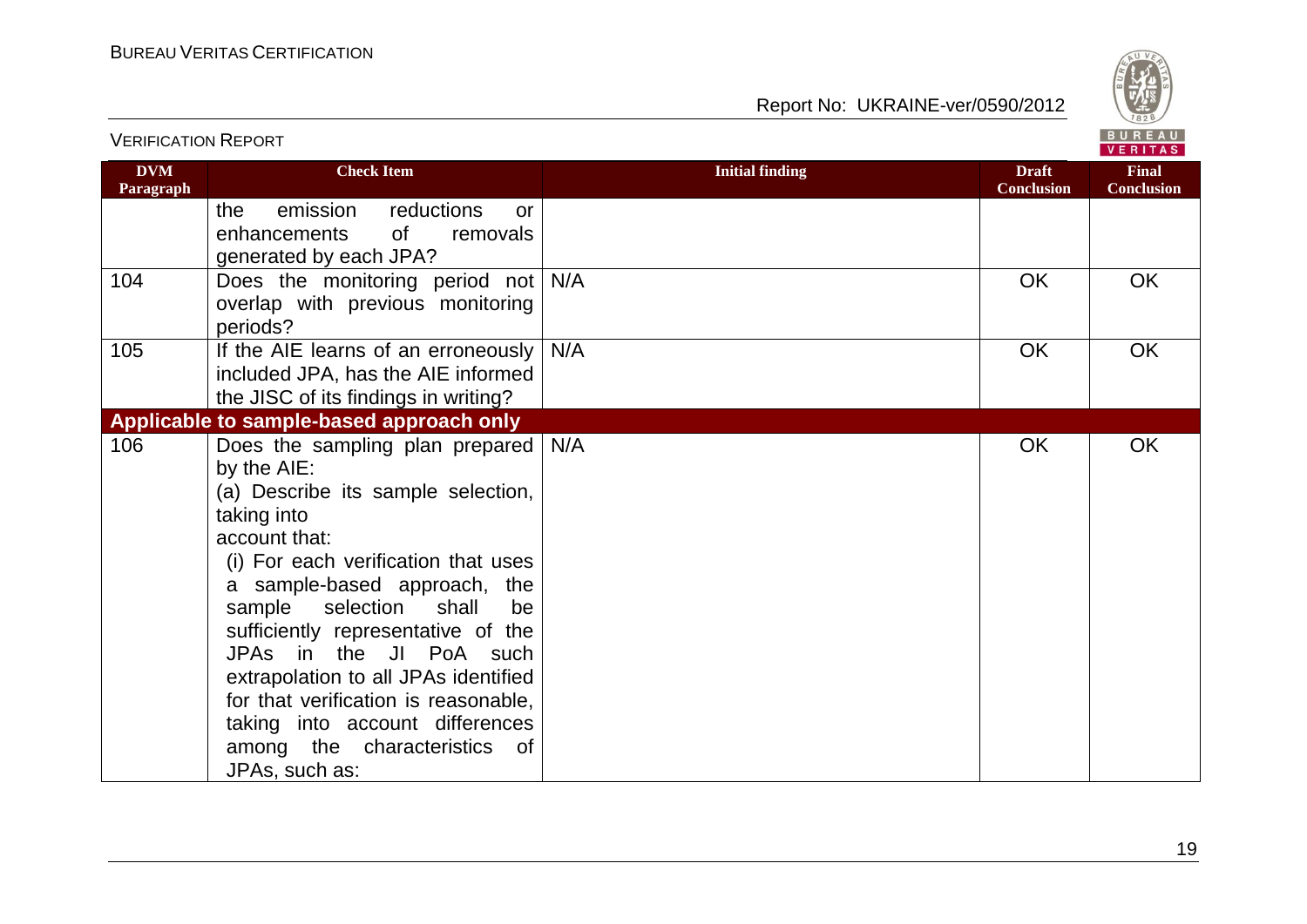

|                         |                                                                                                                                                                                                                                                                                                                                                                                                                                                                                        |                        |                                   | <b>VERIIAS</b>                    |
|-------------------------|----------------------------------------------------------------------------------------------------------------------------------------------------------------------------------------------------------------------------------------------------------------------------------------------------------------------------------------------------------------------------------------------------------------------------------------------------------------------------------------|------------------------|-----------------------------------|-----------------------------------|
| <b>DVM</b><br>Paragraph | <b>Check Item</b>                                                                                                                                                                                                                                                                                                                                                                                                                                                                      | <b>Initial finding</b> | <b>Draft</b><br><b>Conclusion</b> | <b>Final</b><br><b>Conclusion</b> |
|                         | - The types of JPAs;<br>The complexity<br>of<br>the<br>applicable technologies and/or<br>measures used;<br>- The geographical location of<br>each JPA;<br>- The amounts of expected<br>emission reductions of the JPAs<br>being verified;<br>- The number of JPAs for which<br>emission reductions are being<br>verified;<br>The length of monitoring<br>$\qquad \qquad -$<br>periods of the JPAs being<br>verified; and<br>- The samples selected for prior<br>verifications, if any? |                        |                                   |                                   |
| 107                     | Is the sampling plan ready for<br>publication through the secretariat<br>along with the verification report<br>and supporting documentation?                                                                                                                                                                                                                                                                                                                                           | N/A                    | OK                                | <b>OK</b>                         |
| 108                     | Has the AIE made site inspections<br>of at least the square root of the<br>number of total JPAs, rounded to<br>the upper whole number? If the AIE                                                                                                                                                                                                                                                                                                                                      | N/A                    | OK                                | OK                                |

VERIFICATION REPORT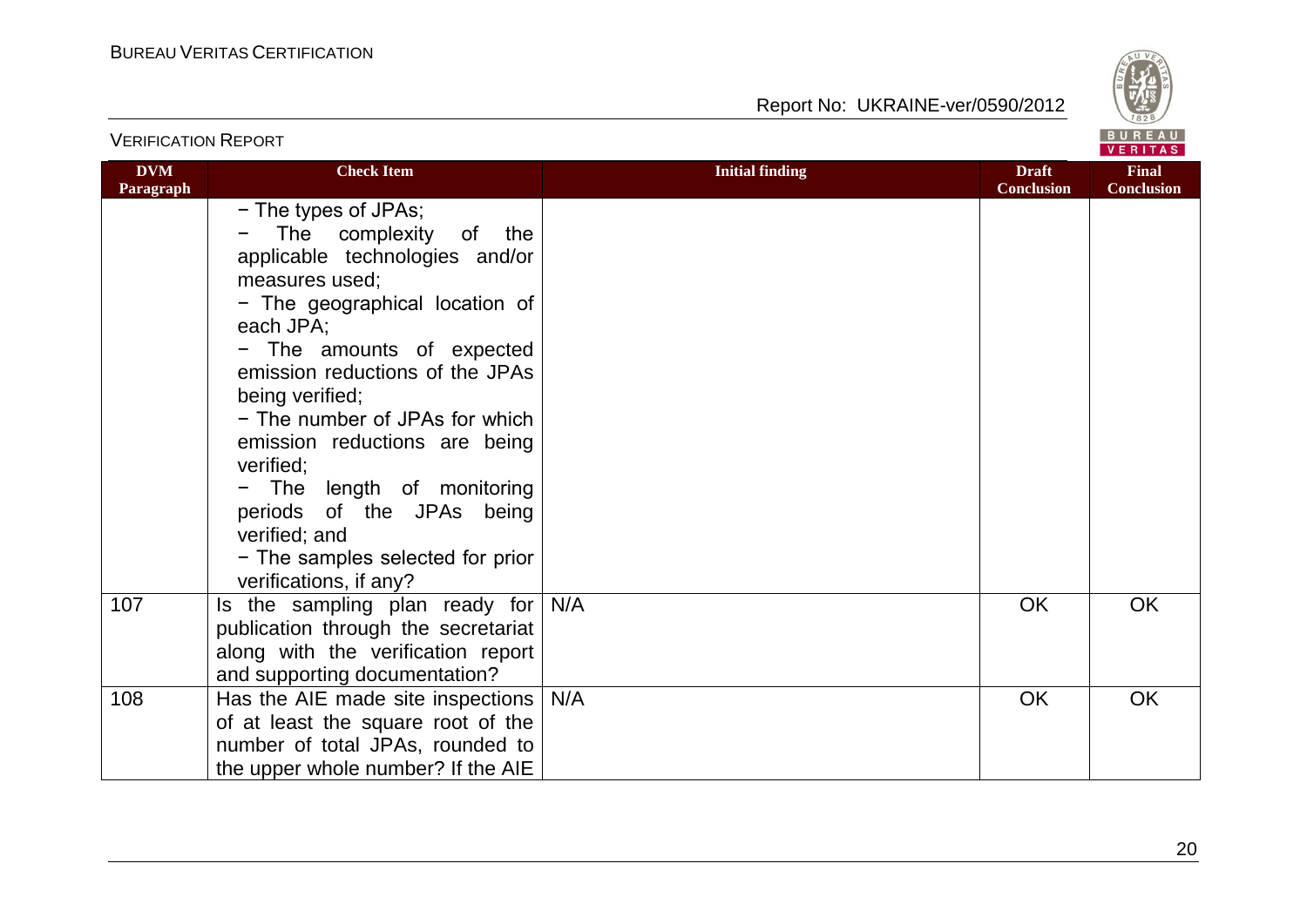

|                         |                                                                                                                                                                                                                                  |                        | <b>VERITAS</b>                    |                                   |
|-------------------------|----------------------------------------------------------------------------------------------------------------------------------------------------------------------------------------------------------------------------------|------------------------|-----------------------------------|-----------------------------------|
| <b>DVM</b><br>Paragraph | <b>Check Item</b>                                                                                                                                                                                                                | <b>Initial finding</b> | <b>Draft</b><br><b>Conclusion</b> | <b>Final</b><br><b>Conclusion</b> |
|                         | makes no site inspections or fewer<br>site inspections than the square<br>root of the number of total JPAs,<br>rounded to the upper whole<br>number, then does the AIE provide<br>a reasonable explanation and<br>justification? |                        |                                   |                                   |
| 109                     | Is the sampling plan available for $N/A$<br>submission to the secretariat for<br>the JISC.s ex ante assessment?<br>(Optional)                                                                                                    |                        | <b>OK</b>                         | OK.                               |
| 110                     | If the AIE learns of a fraudulently $N/A$<br>included JPA, a fraudulently<br>monitored JPA or an inflated<br>number of emission reductions<br>claimed in a JI PoA, has the AIE<br>informed the JISC of the fraud in<br>writing?  |                        | <b>OK</b>                         | <b>OK</b>                         |

VERIFICATION REPORT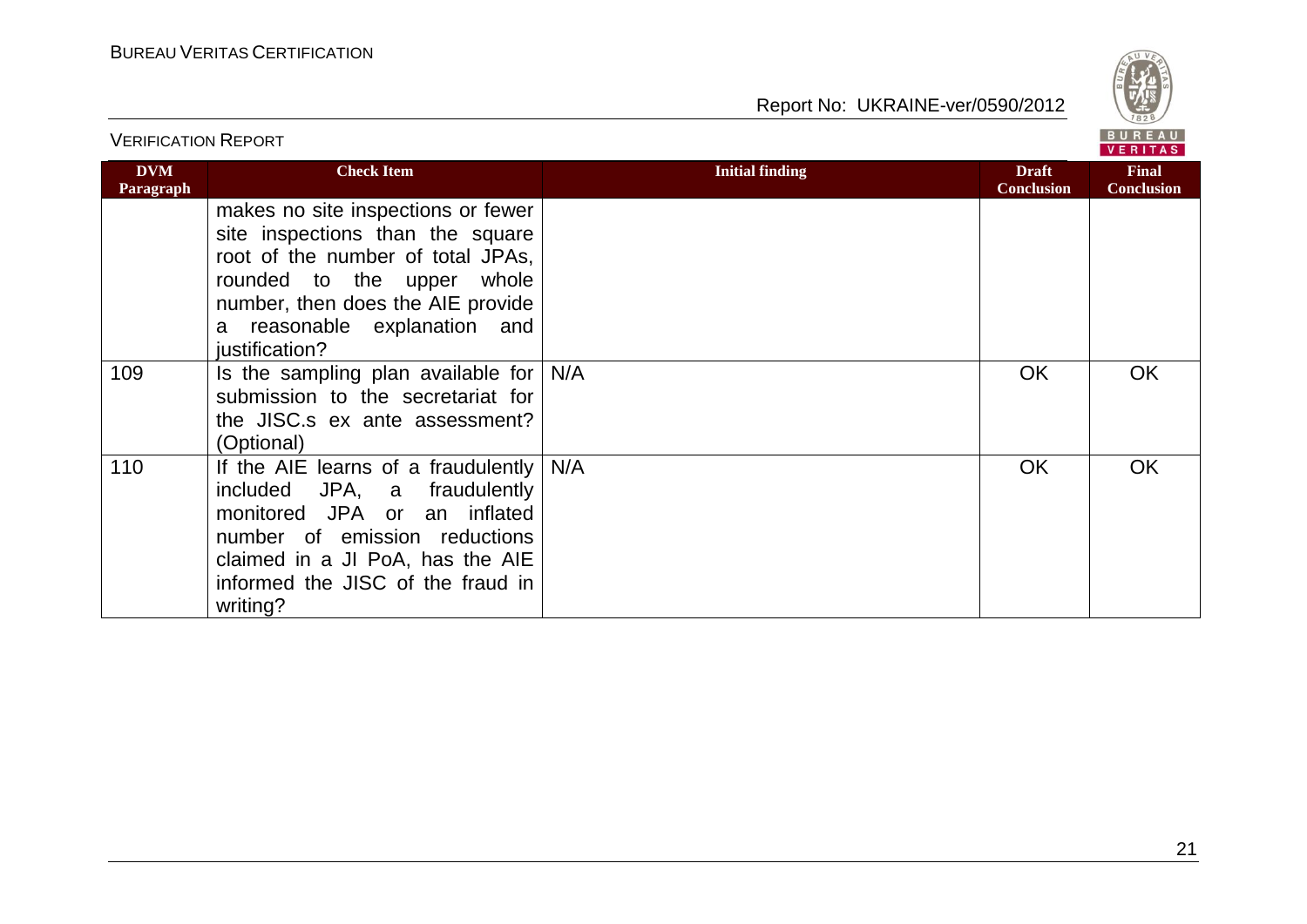

#### VERIFICATION REPORT

**Table 2 Resolution of Corrective Action and Clarification Requests**

| Draft report clarification and corrective<br>action requests by verification team                                                                                  | Ref. to<br>checkli<br>st<br>questio<br>n in<br>table 1 | Summary of project participant<br>response                      | <b>Verification team</b><br>conclusion                              |
|--------------------------------------------------------------------------------------------------------------------------------------------------------------------|--------------------------------------------------------|-----------------------------------------------------------------|---------------------------------------------------------------------|
| Corrective Action Request (CAR) 01.<br>Please provide the Letter of Approval<br>issued by the DFP of Ukraine. Please also<br>specify ITL of the project in the MR. |                                                        | Letter of Approval issued by the<br>DFP of Ukraine is provided. | LoAs were provided to the<br>verification team. Issue is<br>closed. |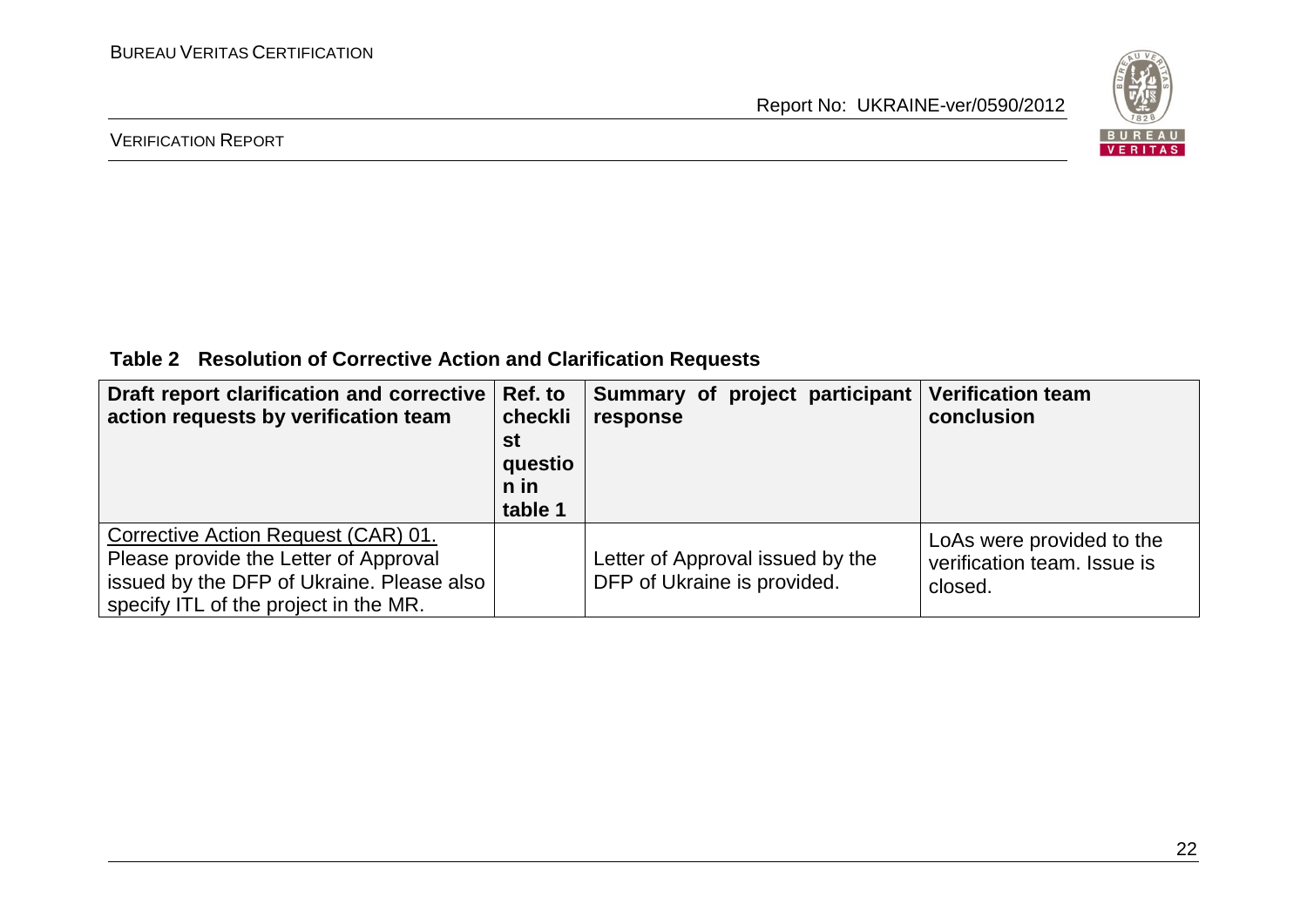

| <b>VERIFICATION REPORT</b>                                                                                     |                                                                                                                                                                                                                                                                                                                                                                                                                                                                                                                                                                                         | BUREAU<br><b>VERITAS</b> |
|----------------------------------------------------------------------------------------------------------------|-----------------------------------------------------------------------------------------------------------------------------------------------------------------------------------------------------------------------------------------------------------------------------------------------------------------------------------------------------------------------------------------------------------------------------------------------------------------------------------------------------------------------------------------------------------------------------------------|--------------------------|
| <b>Corrective Action Request (CAR) 02.</b><br>Please specify ITL of the project in the<br>MR.                  | In accordance with JOINT<br><b>IMPLEMENTATION</b><br><b>DETERMINATION AND</b><br><b>VERIFICATION MANUAL</b><br>paragraphs 90 "The AIE should<br>assess whether at least one written<br>project approval by a Party<br>involved in the JI project, other<br>than the host Party(ies), has been<br>issued by the DFP of that Party<br>when submitting the first<br>verification report to the secretariat<br>for publication in accordance with<br>paragraph 38 of the JI guidelines,<br>at the latest". Project approval by<br>Parties involved is provided to the<br>verification team. | Issue is closed.         |
| <b>Corrective Action Request (CAR) 03.</b><br>Please exclude reference 2 from p.3 of<br>the Monitoring report. | <b>Excluded</b>                                                                                                                                                                                                                                                                                                                                                                                                                                                                                                                                                                         | CAR is closed.           |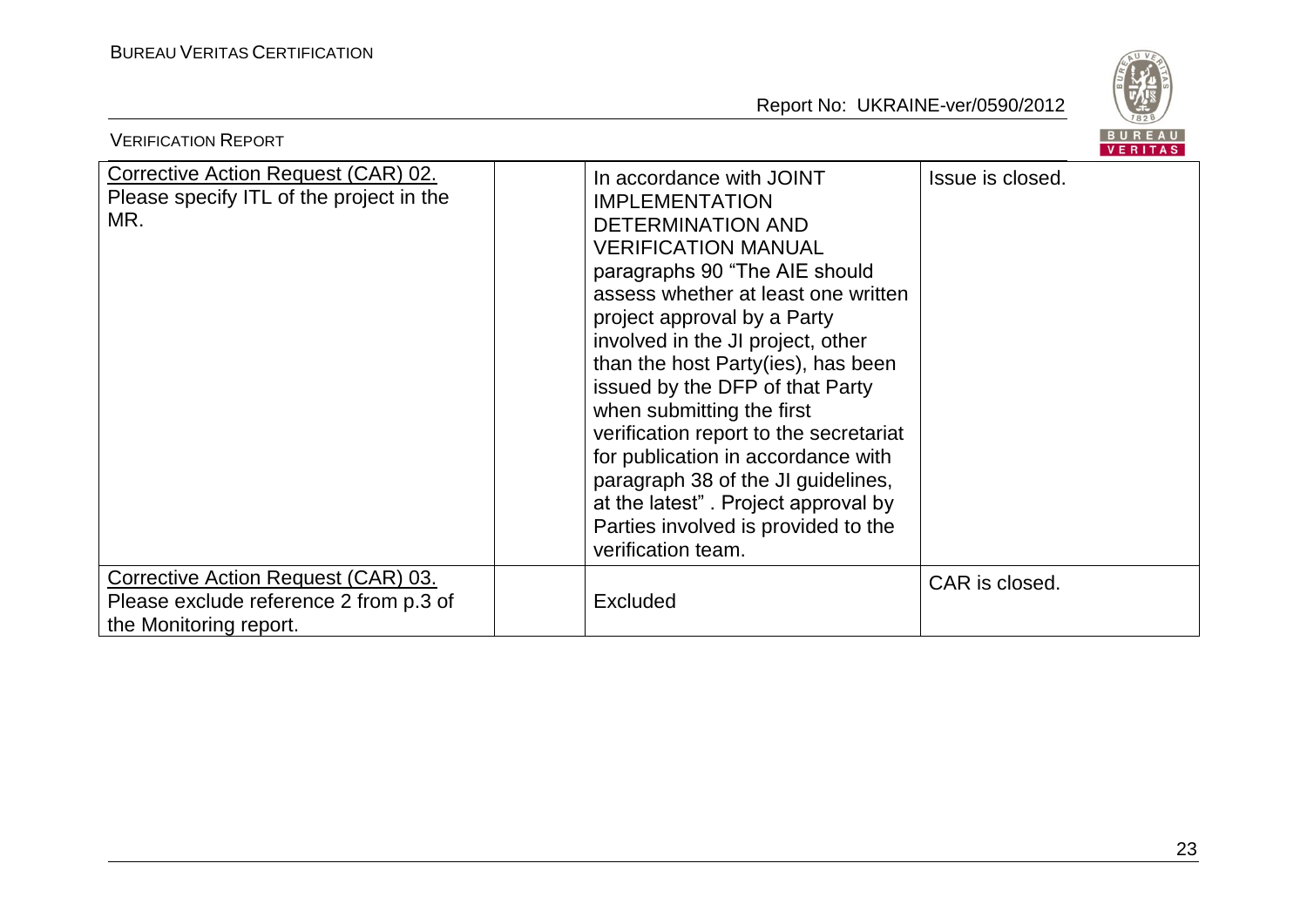

| <b>VERIFICATION REPORT</b>                                                                                                                               |                                                                                                                                                                                                                                                                                                                  | BUREAU<br>VERITAS                                                                          |
|----------------------------------------------------------------------------------------------------------------------------------------------------------|------------------------------------------------------------------------------------------------------------------------------------------------------------------------------------------------------------------------------------------------------------------------------------------------------------------|--------------------------------------------------------------------------------------------|
| Corrective Action Request (CAR) 04.<br>Reference 6 does not contain the referred<br>value 0.85. Please correct or clarify how<br>the value was achieved. | Reference is corrected. The<br>referred value 0.85 kg/m3 is taken<br>as an average between two<br>suggested types of diesel: summer<br>and winter<br>http://elarum.ru/info/standards/gost<br>- 305-82/table 2 from GOST 305-<br>82 Diesel Fuel. Specifications.<br>Values are converted from kg/m3<br>into kg/l. | CAR is closed based on the<br>appropriate explanation of<br>the origin of requested value. |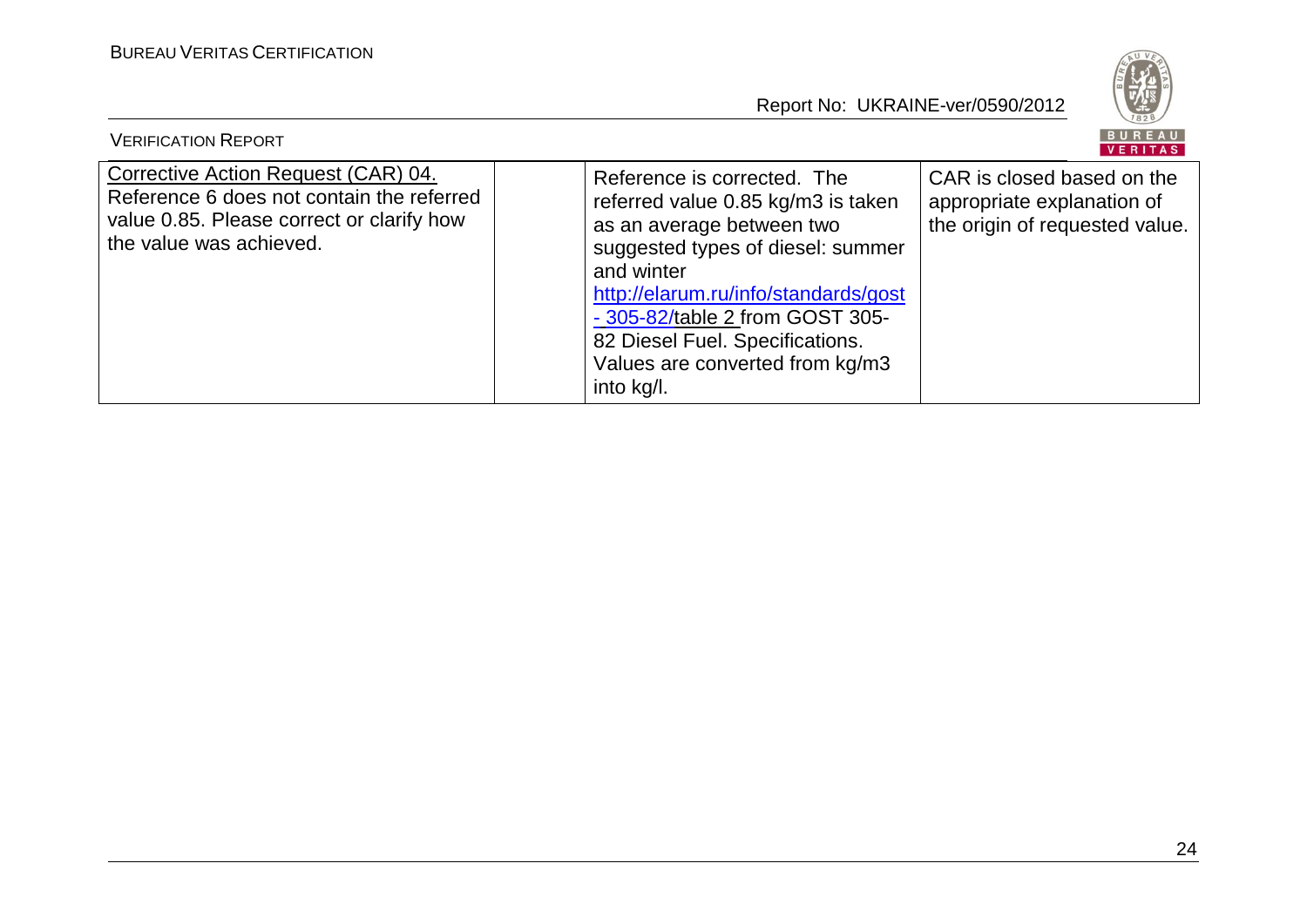

| <b>VERIFICATION REPORT</b>                                                                                                                                                     |                                                                                                                                                                                                                                                                                                                                                                                                                                                                                                                                                                                                                                                                                                                                                                                                                  | BUREAU<br><b>VERITAS</b>                                                                                        |
|--------------------------------------------------------------------------------------------------------------------------------------------------------------------------------|------------------------------------------------------------------------------------------------------------------------------------------------------------------------------------------------------------------------------------------------------------------------------------------------------------------------------------------------------------------------------------------------------------------------------------------------------------------------------------------------------------------------------------------------------------------------------------------------------------------------------------------------------------------------------------------------------------------------------------------------------------------------------------------------------------------|-----------------------------------------------------------------------------------------------------------------|
| <b>Corrective Action Request (CAR) 05.</b><br>For the parameter $EF_{CH4, \text{CM}}$ please use<br>the latest version of NIR for 1990-2010.<br>Please check the reference 11. | In latest NIR of Ukraine 1990-2010<br>asserts that there is coefficient of<br>methane emission for coal that is<br>already mined 2,4 m3/t (p.122). 2,4<br>$m3/t$ (p.122) is a coefficient of<br>emissions of methane in the post-<br>coal mining whereas in our<br>calculations we use another<br>coefficient such as average rate for<br>fugitive methane emissions from<br>coal mining. The principal<br>difference between these two<br>factors is one takes into account<br>the emissions of methane during<br>the mining, while another - post<br>production. The period after the<br>coal is not considered in the<br>project. That is why we use<br>average rate for fugitive methane<br>emissions from coal mining from<br>latest NIR where the coefficient is<br>presented. Reference 11 is<br>checked. | Explanation provided was<br>analyzed by the verification<br>team and found to be<br>appropriate. CAR is closed. |
| Corrective Action Request (CAR) 06.<br>Please check and correct the reference<br>11.                                                                                           | See answer to CAR 05.                                                                                                                                                                                                                                                                                                                                                                                                                                                                                                                                                                                                                                                                                                                                                                                            | Closed.                                                                                                         |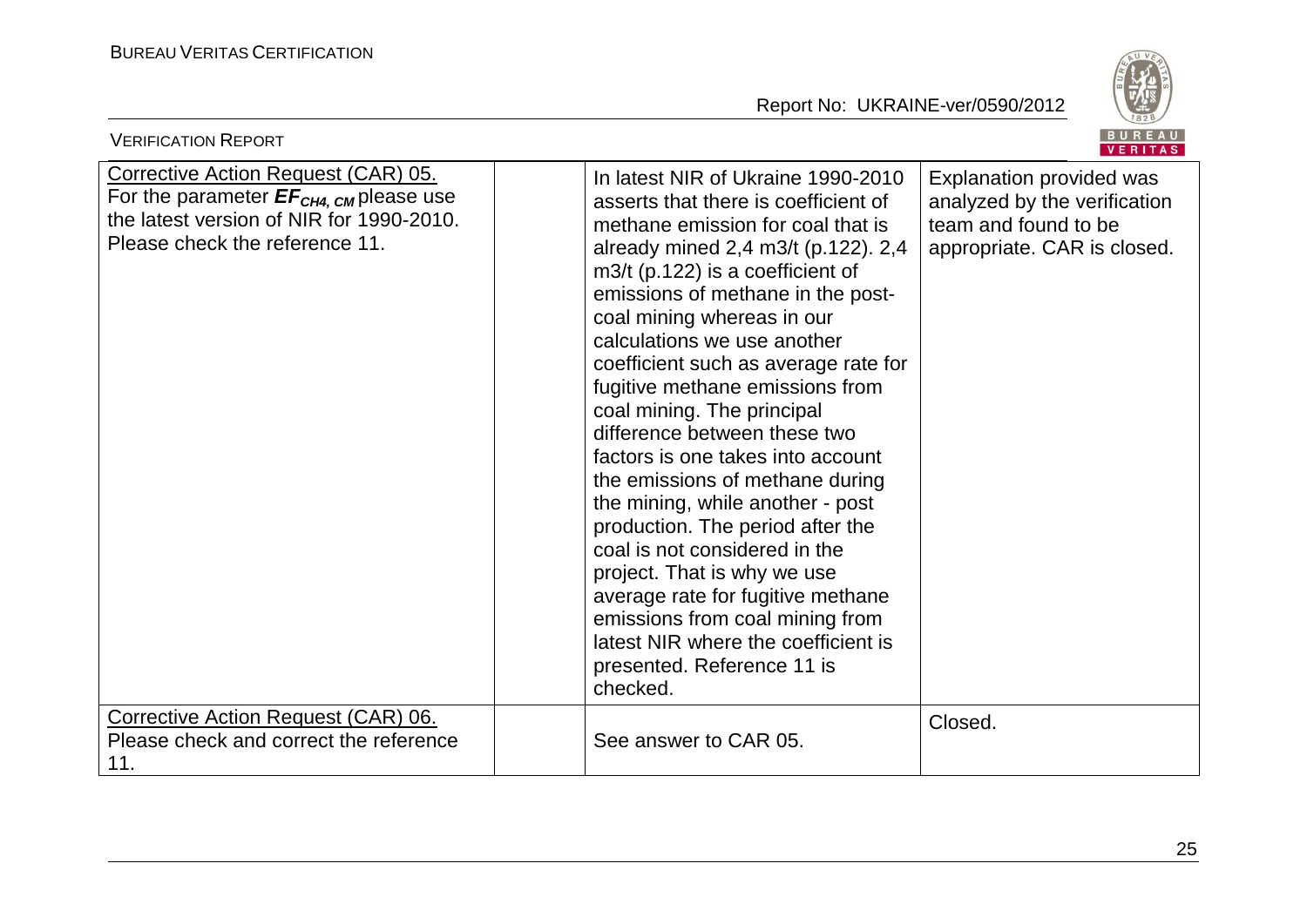

| <b>VERIFICATION REPORT</b>                                                                                                                                                                          |                                                                                                                                                                                                                               | <b>BUREAU</b><br><b>VERITAS</b>                                        |
|-----------------------------------------------------------------------------------------------------------------------------------------------------------------------------------------------------|-------------------------------------------------------------------------------------------------------------------------------------------------------------------------------------------------------------------------------|------------------------------------------------------------------------|
| Corrective Action Request (CAR) 07.<br>Please provide passport and calibration<br>certificates that ensure accuracy of<br>measuring in the monitoring period for<br>scales weighing extracted coal. | Passport and calibration<br>certificates that ensure accuracy of<br>measuring in the monitoring period<br>for scales is provided. In MR v1<br>was made a mistake in the dates of<br>calibration. The mistake is<br>corrected. | Issue is closed based on the<br>analysis of documentation<br>provided. |
| Corrective Action Request (CAR) 08.<br>Please provide passport and calibration<br>certificate for electric power meters.                                                                            | Passport and calibration certificate<br>for electric power meters are<br>provided.                                                                                                                                            | Issue is closed based on the<br>analysis of documentation<br>provided. |
| Corrective Action Request (CAR) 09.<br>Please provide the documental evidences<br>that training of personnel was conducted<br>in each year of the monitoring period.                                | The documental evidences that<br>training of personnel was<br>conducted according to schedule<br>are provided.                                                                                                                | Issue is closed based on the<br>analysis of documentation<br>provided. |
| Corrective Action Request (CAR) 10.<br>Please provide the numbers for all the<br>tables in the MR (see table on p.4 of the<br>MR).                                                                  | The numbers for all the tables in<br>the MR is provided.                                                                                                                                                                      | CAR is closed based on the<br>corrections in the MR.                   |
| <b>Clarification Request (CL) 01.</b><br>Please clarify whether dismantling facility<br>was operational for the whole monitoring<br>period or were there any stoppages in its<br>operation?         | Scheduled downtimes for repairs<br>and due to the severe frosts is<br>presented in sheet "data" of excel<br>file and in section B.1 of MR.                                                                                    | CL is closed                                                           |